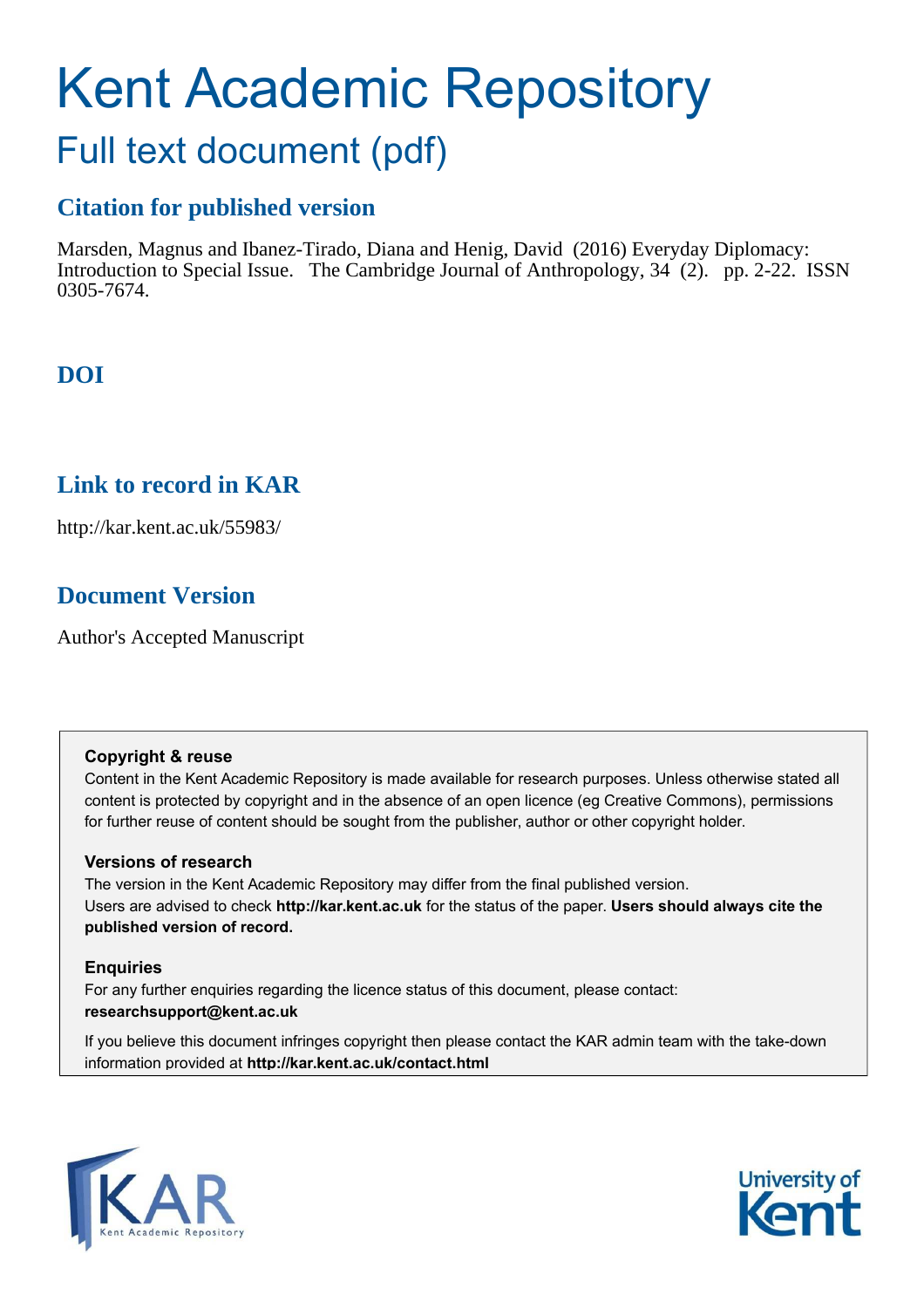#### **<<final pre-copy edited/pre-published version >>**

#### **Everyday Diplomacy**

#### **Introduction to Special Issue**

Magnus Marsden, University of Sussex

Diana Ibañez-Tirado, University of Sussex

David Henig, University of Kent

This article considers the relevance of an ethnographic approach towards the study of diplomacy. By drawing upon recent interdisciplinary developments we critically reassess the ongoing assumption that in the modern world diplomacy is separated from other domains of human life, and that the only actors authorized and able to conduct diplomacy are the nation-state's representatives. Having outlined recent theoretical interventions concerning the turn towards the study of everyday, unofficial and grass-roots forms of diplomacy, the article suggests some of the ways in which ethnography can be deployed in order to understand how individuals and communities affected by geopolitical processes develop and pursue diplomatic modes of agency and ask how they relate to, evaluate and arbitrate between the geopolitical realms that affect their lives. In so doing, we propose an analytical heuristic – 'everyday diplomacy' – to attend to the ways individuals and communities engage with and influence decisions about world affairs. **Keywords**: diplomacy, ethnography, exchange, popular geopolitics, the everyday

This Special Issue seeks to contribute to an expanding field of work that sheds light on the practice of diplomacy through ethnographic material. The articles reflect on the nature of anthropological engagements with diplomacy, and also build on older and newer work across the fields of political geography and critical geopolitics that has focused on 'popular' forms of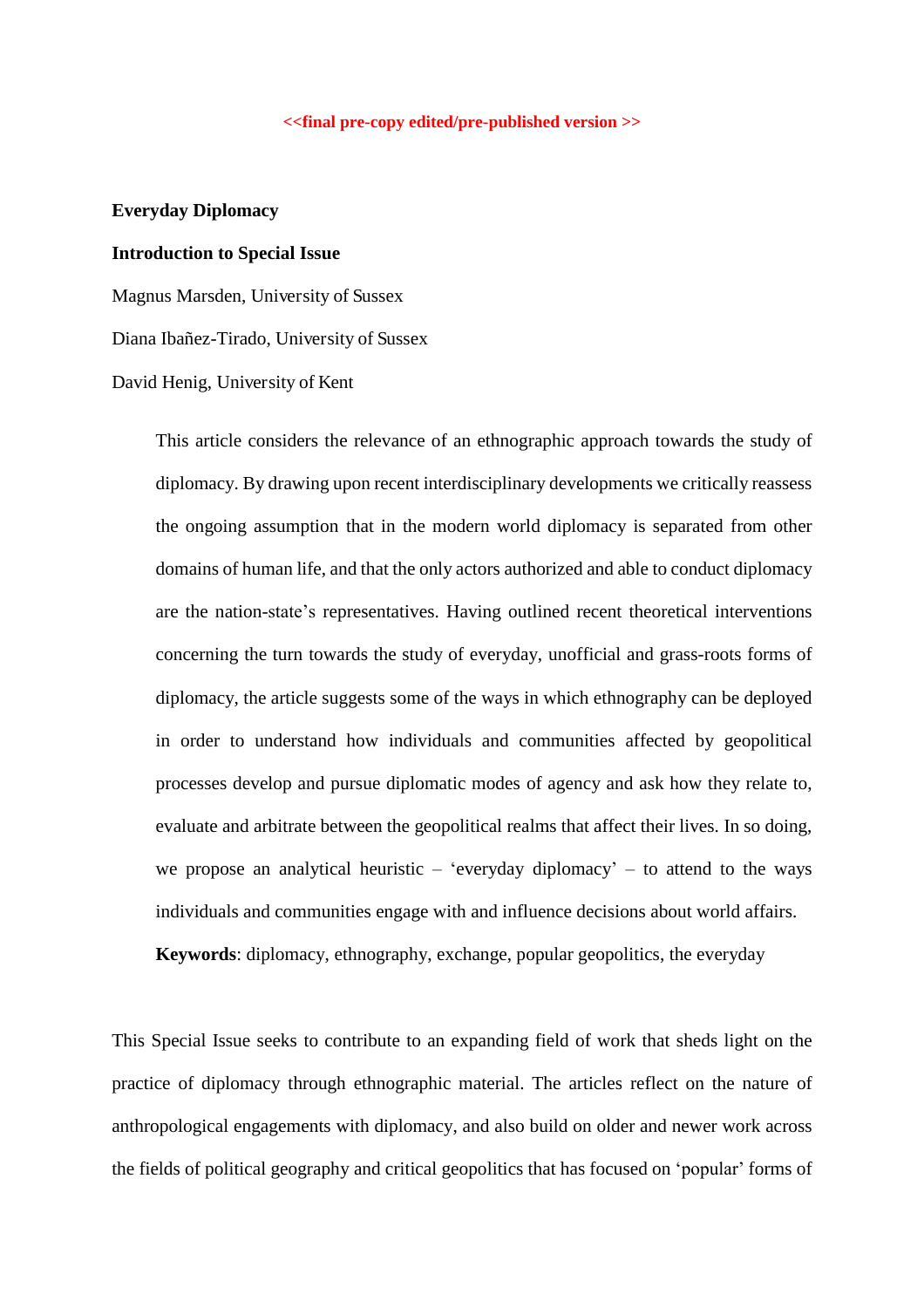geopolitics, everyday diplomacies, and, more generally, the role of culture in diplomatic practice. Importantly, some of the most prominent ethnographic accounts of official diplomatic personnel have been written by scholars of International Relations (Neumanm 2012a, 2012b; Kuus 2013). This body of work has brought critical empirical insights into how foreign policy is made, and state-to-state diplomacy conducted. The debates it has spurred have challenged the notion that 'diplomacy is only reserved for the work of diplomats representing sovereign territorial units' (Constantinou 2016: cf. Dittmer and McConnell 2016; see also Cornago 2013), and brought attention instead to the role played in the conduct of diplomacy by non-elite actors, and institutions other than the nation-state, as well as international organizations. As the advocates of this illuminating body of scholarship themselves recognize, however, the theoretical developments that have emerged from a wider understanding of diplomacy have not always been matched by the development of specific methods for collecting data on everyday diplomacies. It is in relation to this specific concern that the articles in this Special Issue seeks to make a contribution.

We seek in this introduction to engage with this interdisciplinary body of scholarship at two levels. Firstly, we aim to show the type of insight that ethnographic data stands to bring to the study of diplomacy. In order to achieve this, we also reflect more widely on the relationship between anthropology and diplomacy and ask why there have not been more sustained interactions between anthropological methods and approaches and those working in the field of diplomatic studies. Secondly, we also seek to expand and enrich the types of empirical material that scholars concerned by the study of diplomacy deem relevant to their analysis. Scholarship across the fields of 'popular geopolitics' and 'cultural diplomacy' has tended to focus chiefly on discourse. We suggest that this methodological emphasis has drawn attention to the ways in which the forms of diplomatic activity important to everyday life also inform people's modes of acting and behaving. As a result, the focus on discourse has also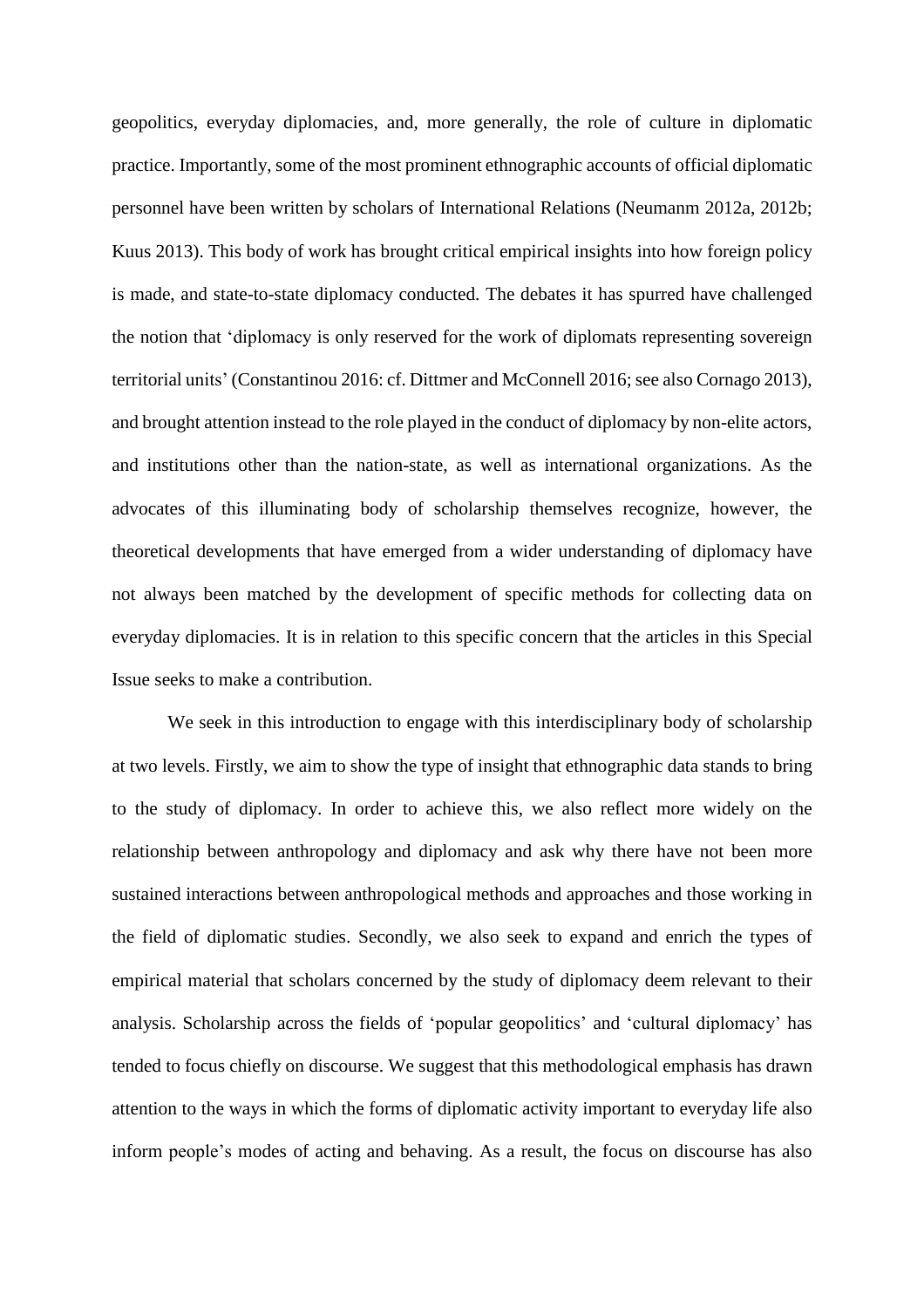meant that insufficient recognition has been granted to the role that ideas of diplomacy play in shaping collective and individual self-understandings.

In order to open up the field of everyday diplomacy to a wider range of influences and debates, we engage in particular with recent work in 'Global History'. Global historians have increasingly documented the role that diplomacy plays as a register of everyday practice for individuals and communities inhabiting imperial frontiers, and in doing so shown how it has shaped the ways in which such communities have facilitated and mediated relations and connections across the frontier realms they inhabit (e.g., Rothman 2011; Alavi 2015; Khan 2015; Bryant 2016). We reflect on the insights that the ethnography of diplomacy might derive from this expanding body of scholarship in order to better to understand the long-lasting flows of people, things and ideas across various geopolitical boundaries and realms, as well as illuminate the forms and modes of mediation these circulatory processes have engendered.

#### **From Popular Geopolitics to Everyday Diplomacy: Insights from Ethnography**

There is an ongoing assumption in much policy-oriented writing that the most influential modes of conducting diplomacy in the world today are those that take place behind the closed doors of presidential offices, international organizations and embassies (e.g., Kissinger 1994), and that the only actors authorized, or able, to conduct diplomacy  $-$  i.e., to act on behalf of, speak for, and mediate between players on the international stage – are the nation-state's representatives. Diplomacy also refers to the techniques and skills deployed by diplomatic personnel in order to achieve the interests of the international actors they represent. These techniques include the planning of strategies and the application of tact with the aim of building harmonious relations in complex processes of bilateral and multilateral negotiation between polities, be these nation-states, international communities, or increasingly also transnational companies and NGOs that are hiring their own diplomats (Ross 2007; Neumann 2012a: 3).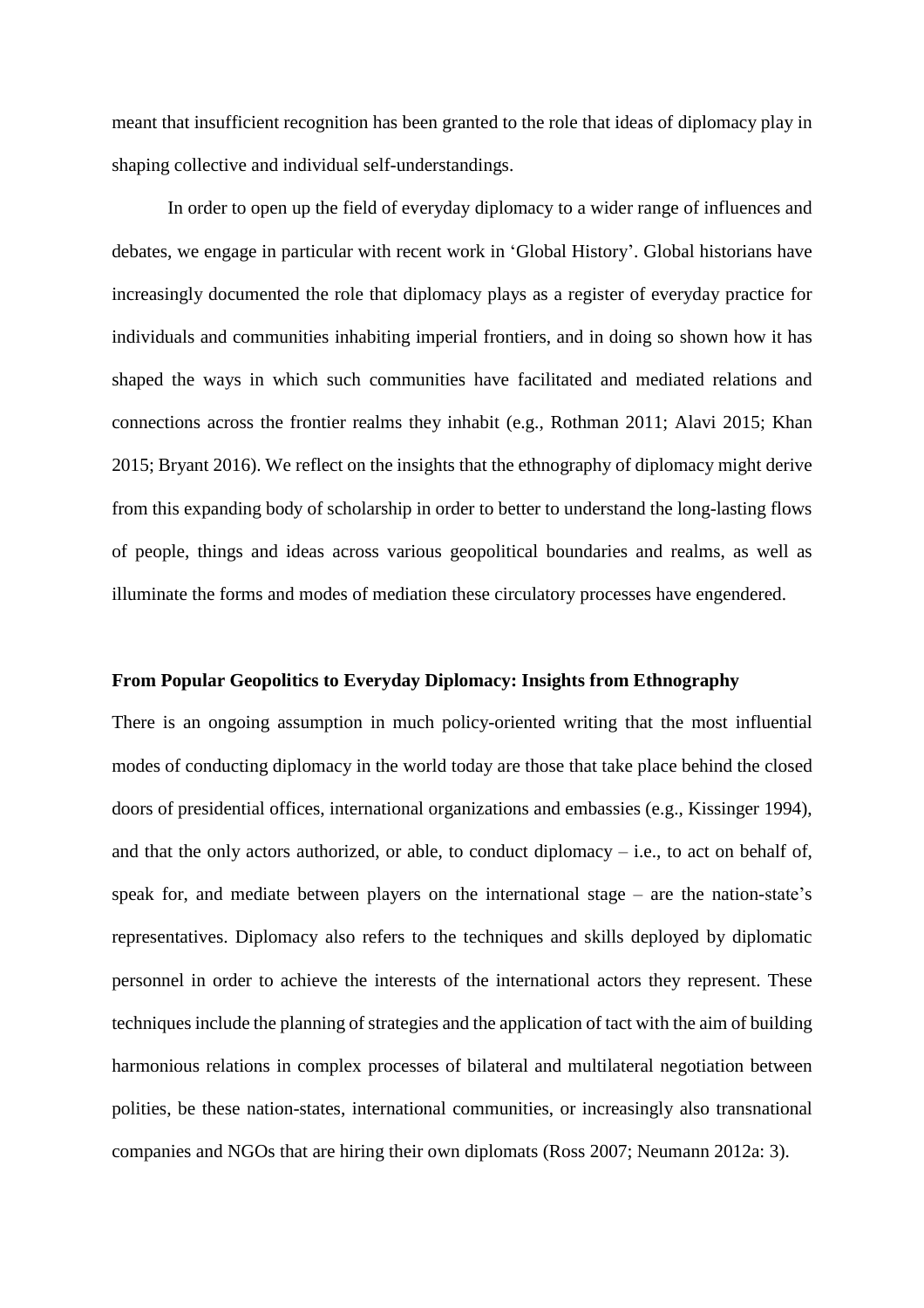Recently, a new and critical approach, arising out of the connected fields of 'popular geopolitics' and 'grass-roots diplomacy', has brought recognition to the role that local communities and non-elite actors play in international affairs. Recent events in Ukraine and Russia have brought vivid attention to the ways in which nation-states seek to cultivate grassroots support for their international diplomatic efforts as well as for pursuing proxy wars (Dunn and Bobick 2014): what is widely referred to as 'public diplomacy' (cf. Altman and Shore 2014) or 'popular geopolitics' (Billig 1995).

This body of writing, however, tends to emphasize the manipulation of local communities and non-elite actors by nation-states and international organizations. How far does the focus on the manipulation of such actors by powerful nation states fully reflect the significance of everyday forms of diplomacy to the field of 'popular geopolitics'? How do communities affected by such processes actually relate to, evaluate, and arbitrate between the diplomatic practices that affect their lives? The articles in this Special Issue seek to address these questions ethnographically through consideration of a wide range of sites and actors uniquely poised to offer insights into the conduct of everyday diplomacy. What strategies do Kyrgyz brokers in Moscow deploy in their dealings with migrants from Kyrgyzstan and the Russian authorities? How do the clothing choices of women in Tajikistan respond to the claims made on them by state-sponsored nationalism but also the opportunities for the development of new fashions and styles in this internationally connected Central Asian state? What do the activities of Afghan traders in Ukraine, and of Indian merchants in China, tell us about the role played by traders in inter-state and transregional diplomatic relations? What might a study of mobile Sufis across a range of Balkan states tell us about the relationship between religion and diplomacy? And fieldworkers themselves become caught up in diplomacy, as, for example, when a British fieldworker was asked by his informants in Russia what he thought of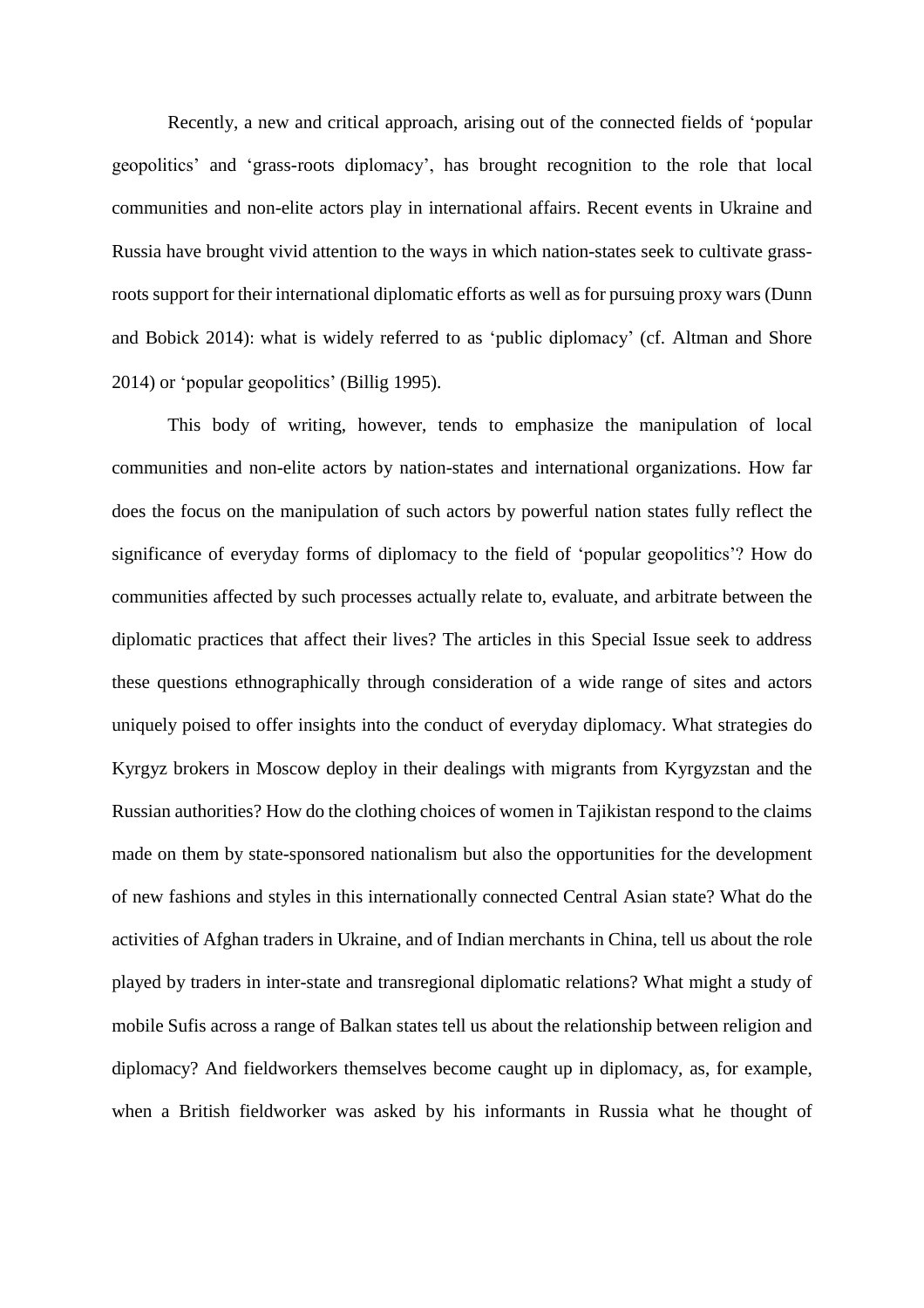accusations that their country was responsible for the downing of the Malaysian Airline flight in 2014.

Scholars in International Relations have also increasingly sought to document the types of diplomatic engagement, knowledge and skill that are cultivated by particular communities and groups of non-state actors. This work has sought to contest the notion that such modes of diplomacy are merely derivative of official forms of international diplomacy. It has argued instead that the 'character and effect' of such diplomacies need to be understood on their own terms and that doing so illuminates notions and practices of diplomacy that have been 'long silenced in hegemonic forms of global governance because they frequently will not be reconciled with dominant concepts and categories' (Beier 2010: 3). Constantinou, for instance, has recently argued that the term 'diplomacy' should not be reserved only to describe 'the work of diplomats representing sovereign territorial units'; doing so, he suggests, means that the representatives of non-territorial units (ranging from NGOs to religious movements) are assumed to act in a manner that merely 'resembles' diplomats (Constantinou 2016: 24). Constantinou and others in International Relations writing in a similar vein have argued for a more expansive understanding of diplomacy. Diplomacy should not be understood as a professional skill enacted solely within the realm of statecraft, but as a wide range of social activities which can include 'a means of getting one's way, presenting the case of something or promoting the interests of someone, influencing or forcing others to do what they would not otherwise do' (ibid.: 24), As a result of this increasing willingness to develop more open understandings of diplomacy, there has also been a turn towards the use of 'the ethnographic method' by scholars to describe and theorize the workings of diplomacy in the hands of both state and non-state actors.<sup>1</sup>

Two types of site have been recognized by scholars as being particularly fertile contexts for the study of everyday forms of diplomacy. Firstly, particular types of communities have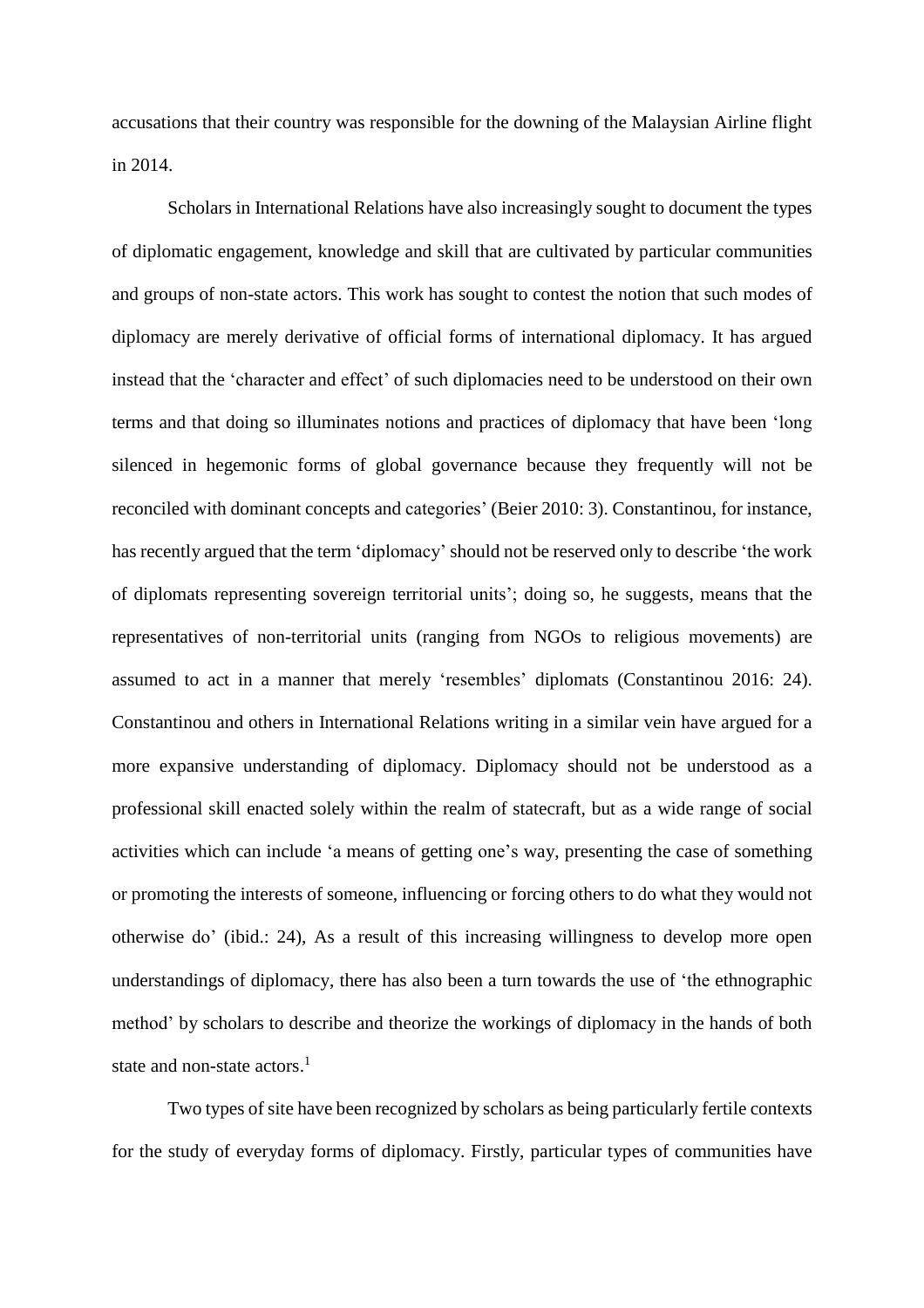been documented as developing and pursuing varying types of diplomatic strategy. For example, communities affected in especially intense ways by international conflicts, such as stateless populations, are increasingly treated as a developing and deploying diplomatic skills in their political struggles. Some such communities deploy diplomatic skills that mimic those of the state (e.g., McConnell, Moreau and Dittmer 2012), while others develop their own distinctive logics of diplomatic activity (e.g., Dittmer and Dodds 2008; Beier 2010). Secondly, 'zones of friction' (Tsing 2004) or 'global frontier realms' (Christelow 2012) are increasingly regarded by scholars across a range of disciplines as excellent contexts in which to explore non-elite forms of diplomacy. People living in such 'frontier realms' – which are peripheral but not marginal to both multiple polities and often culture areas – are frequently documented as being sophisticated boundary crossers who are also endowed with the capacity to forge connections between politically divided spaces (e.g., Leach 1970; van Schendell 2002; Hess 2009; Scott 2009; Marsden and Hopkins 2012).

In order to ethnographically attend to such communities and geopolitical contexts and the registers of diplomatic practice these entail, we propose an analytical heuristic of 'everyday diplomacy' to attend to the ways individuals and communities engage with and influence decisions about world affairs. We are aware of the theoretical and methodological problems arising from the use of 'everyday' as a category of analysis that is a 'subject in its own right', and that is contested, historically positioned and culturally variable (Darby 2016). Examining the totality of interaction that the everyday entails (Lefebvre 1991), Schilling (2003: 32) poignantly asks: 'Where should one seek out everyday life? How might it best be observed?' In order to address these questions, it is necessary to consider briefly the historical development of the concept of the 'everyday'. Studies of the 'everyday' have been a prominent feature of work across the social sciences from the beginning of the twentieth century: philosophers and historians such as Simmel, Heidegger, Elias and Braudel, to name but a few, sought to account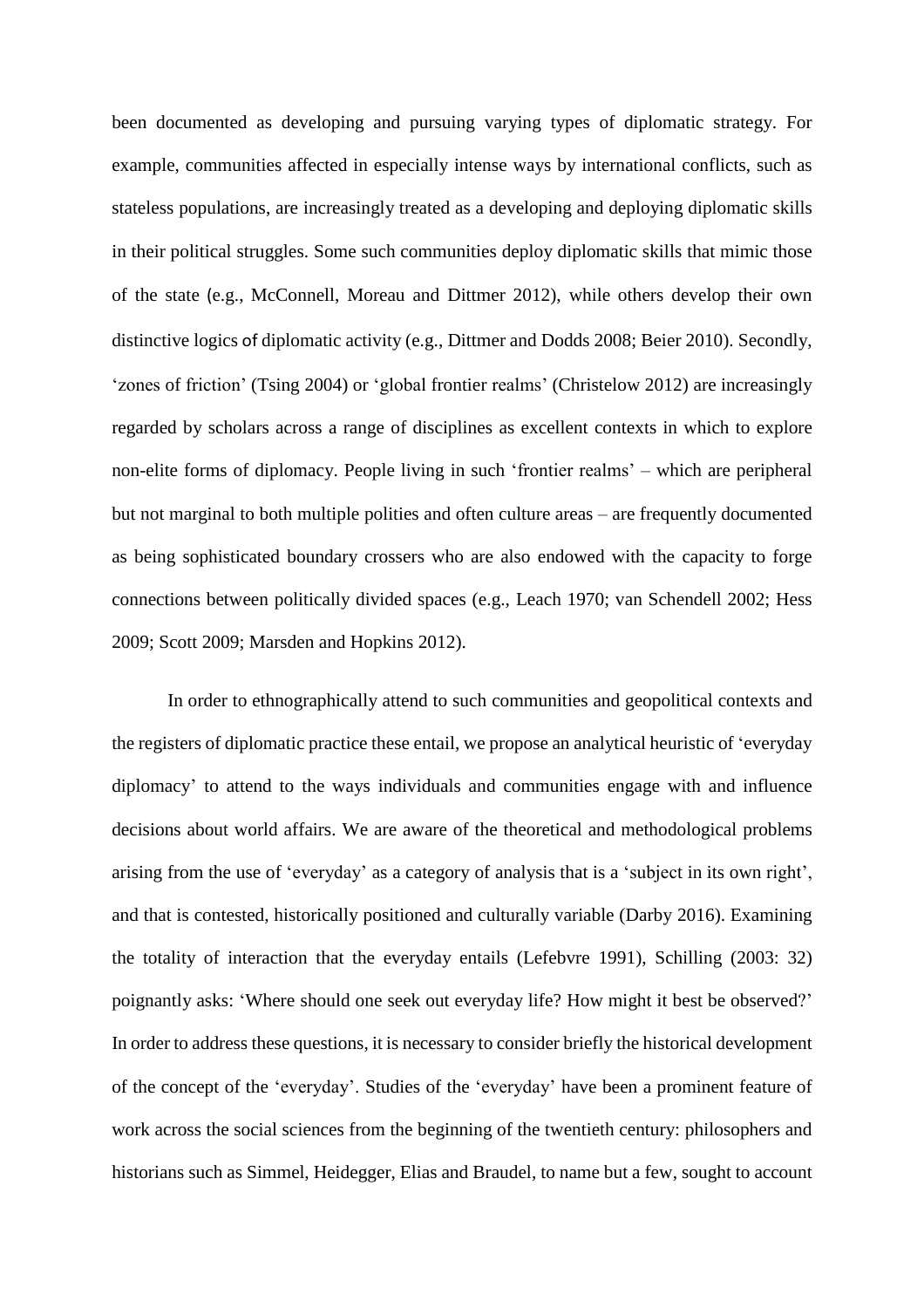for the mundane, the ordinary and the repetitive vis-à-vis processes of modernization, industrialization, alienation and urbanization occurring in the European metropolis. Similarly, sociologists and ethnographers including Park and Burgess of the Chicago School brought a vivid focus on 'the everyday' through their examinations of the lives of the urban poor, mainly in North America. In the work of the latter scholars, the 'everyday' connoted commonality and similarity among people whose lives and narratives had been excluded from official historical accounts, and communities marginalized from participatory political processes and economic development. In a similar vein, 'cultural studies' in the 1970s and 1980s conceptualized the 'everyday' as a site of resistance by groups who either appeared not to fit within, or actively distanced themselves from, the 'mainstream'. Sub-cultures and counter-cultures were depicted as contesting dominant ideologies and discourses, especially from the domain of 'public culture'.

The influence of such thinking about public culture as a wellspring of resistance and opposition continues to be visible in studies of 'public diplomacy'. Highmore (2002) however, has recently argued that the 'everyday' is not only a space in which discourses are contested, while Hviid Jacobsen (2009) has also argued that the terrain of the everyday cannot be reduced to 'lived experience' by 'ordinary' or marginalized people. Rather, the 'everyday' is a category of analysis that is usually deployed in opposition to different temporal, political and social categories, ranging from 'holidays', to 'the elites', the powerful, the state, the political, the heroic, and, of course, the event (Hviid Jacobsen 2009). Indeed, in much anthropology, the everyday has recently been used to examine a diversity of different phenomenon, including mundane activities, lived experience, repetitive practices, as well, indeed, as eventful ruptures (such as outbreaks of communal violence, natural disasters and moments of moral breakdown) that are used as devices for revealing the taken-for-granted dimensions of everyday life (Das 2007; Stewart 2007; Zigon 2007; Humphrey 2008; Ring 2008; Ibañez-Tirado 2015).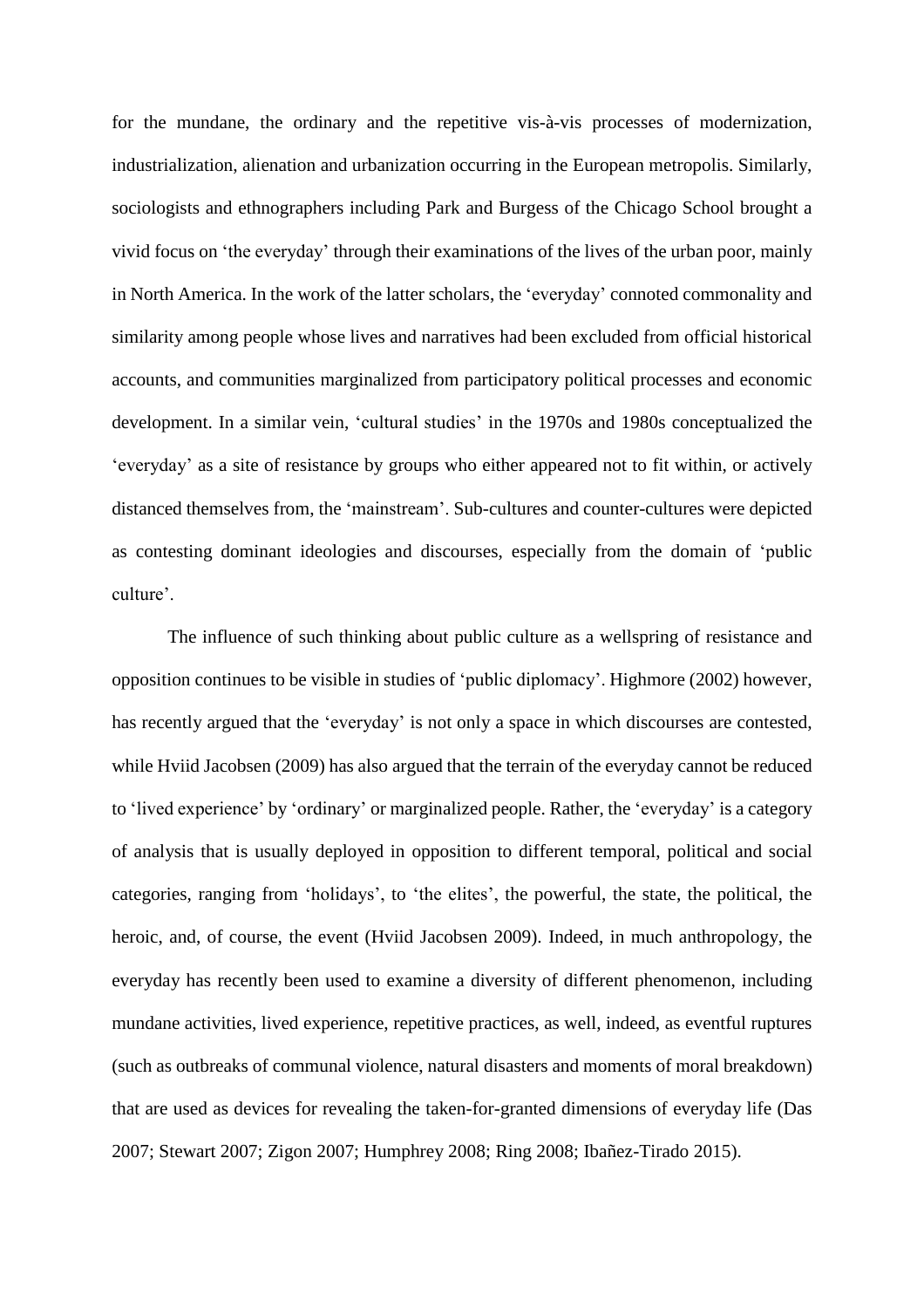We build on the insights that this body of work has brought concerning the benefits of exploring the everyday and the event as conceptually part of the same field; and by developing the notion of everyday diplomacy we do not attempt to construct a form of diplomacy that stands in opposition to institutional forms of international politics, nor to suggest that 'everyday diplomacy' happens beyond the boundaries of the nation-state or the offices of those who are authorized to conduct diplomatic practices. Rather, the notion of everyday diplomacy that we advance seeks to bring attention to aspects of diplomatic practice that have been underexamined in work on interstate diplomacy, popular geopolitics and grass-roots diplomacy. We are interested in particular in the ways in which historic and ongoing geopolitical processes are experienced by communities, and how such experiences form the ground upon which distinctively diplomatic skills, such as mediation, communication, persuasion, dissuasion and negotiation are enacted, instantiated and embodied, becoming salient aspects of individual and collective self-understandings, as well as of the affective and semiotic worlds such communities create and inhabit. 'Everyday diplomacy' thus does not escape the domains of institutional politics or professional diplomacy; nor is it unaffected by the forms of authority upon which the representation of the nation-state depends. It allows us to track, rather, the intersection between a more diverse range of modes of being diplomatic, and geopolitical processes that affect human life in a great range of social and historic circumstances (cf. Neumann 2012b).

In the articles in this Special Issue we find that everyday diplomacy is entangled with approaches to the everyday as learned and embodied practice (Bourdieu 1990); as actions or 'ways of operating' that are performed by heterogeneous individuals embedded in a great variety of forces and social relations (de Certeau 1984); and as practices constituting multiple processes through which power attempts to govern social subjects (Foucault 1979). The notion of everyday diplomacy thereby offers anthropology a domain in which the everyday can be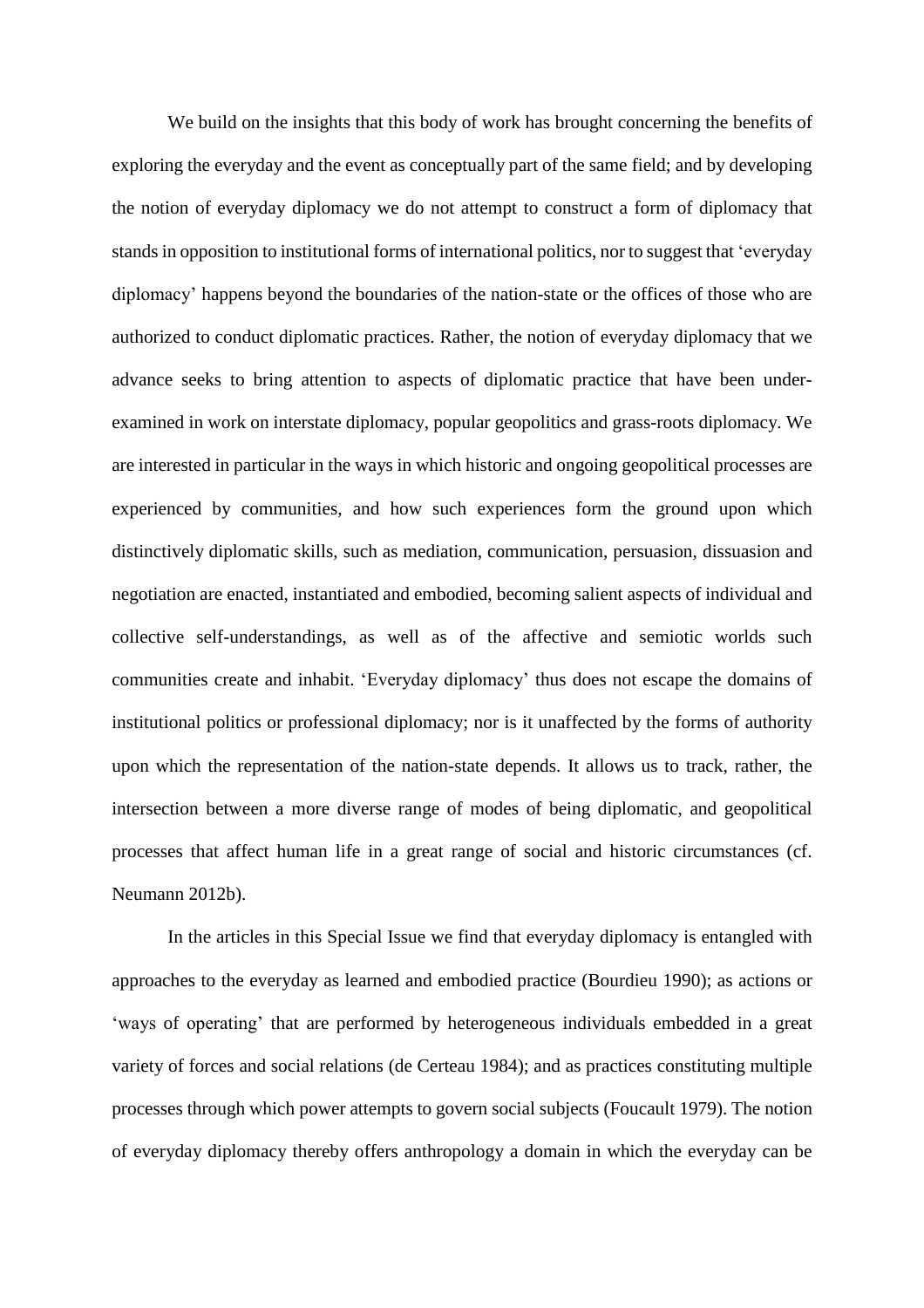questioned but ethnographic cases also deployed in order to illuminate aspects of geopolitics and international relations that all too often remain concealed from view.

We ground our use of 'everyday diplomacy' in specific case studies rather than seeking to draw a clear boundary around the types of activities or communities that can be classified as belonging within the realm of the 'everyday' and those that do not. In this way, 'everyday diplomacy' reveals the ways in which diplomacy is understood, experienced, lived, enacted and embodied by different people in a variety of domains of action and experience, including in their styles of dress (Ibañez-Tirado), working lives (Marsden, Reeves), and modes of dealing with 'others' (Cheuk, Henig). Additionally, the articles also address the implications of researchers appearing 'diplomatic' during fieldwork in politically contested locales (Morris). Our aim, therefore, isto describe and analyse what the everyday demands from different groups of people whose lives are intensely affected by world politics.

While the aim of the Special Issue is to present ethnographic studies of diplomatic processes that might serve to act as a framework for future work, we also think, given the obvious parallels between anthropological and diplomatic practice, that there is a need for reflection on why diplomacy has thus far been largely an elusive focus of anthropological enquiry. Ethnographic studies of diplomacy that do exist are rarely related to one another in a coherent or systematic way. Anthropologists have frequently referred to their subjects as exhibiting diplomatic etiquette, skills and aptitudes (e.g., Hendry and Watson 2001). Additionally, scholars in the fields of international relations and political geography have increasingly sought to conduct 'ethnographic' research on international diplomats (Neumann 2012a 2012b; Nagelhus Schia 2013; c.f. Kuus 2013). These studies have illuminated much about the conduct of diplomacy, most especially the importance of circuits of affect and materiality to the fashioning of the 'everyday diplomacies' that are visible as much within spaces of professional diplomacy as they are beyond these (Dittmer 2016). Finally, attempts to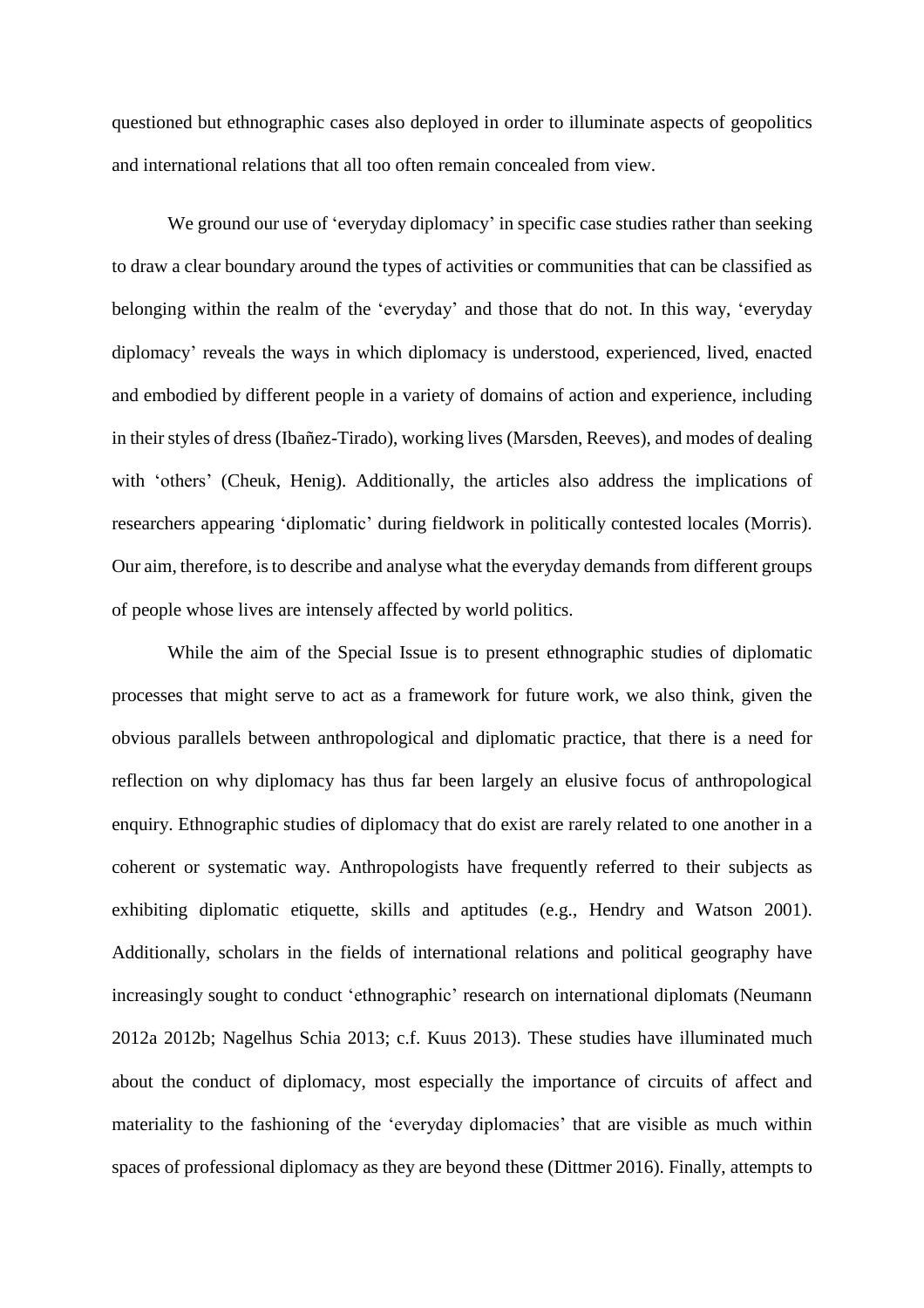document and theorize the lives of international personnel is an increasingly ubiquitous aspect of work across the social sciences (e.g., Altman and Shore 2014). Nevertheless, there is little of a unified 'anthropology of diplomacy' to speak of. This situation is striking given the increasing importance within and beyond the academy of discourses about 'popular', 'grassroots' and 'cultural' diplomacy. The public importance of diplomacy to everyday life has become ever more visible in recent years in the evolving geopolitical realms that have emerged in the aftermath of the 'global Cold War' (Kuan-hsing 2010; Kwon 2010). In this context we suggest that now is a timely opportunity to ask why it is that anthropologists have engaged with so many – inevitably transnational and geopolitically fractious – fields of the (geo)political domain in recent years without addressing in a systematic fashion the insights that ethnography stands to offer into the understanding of everyday diplomacy.

We now explore the major analytical problems that have stood in the way of developing the ethnography of everyday diplomacy, and address the debates that do exist concerning diplomacy in anthropology.

#### **Anthropology and Diplomacy: An Awkward Relationship?**

Anthropologists have for long been recognized as being 'betwixt and between' figures who deploy forms of mediation in order to pursue ethnographic research (Turner 1967; Douglas 1982). They, like journalists, are also mediators in the sense that the texts they produce are designed to mediate between the groups they study and specific audiences of scholars and broader publics (cf. Hannerz 2004; Werbner 2010). Indeed, anthropological expertise in the study of processes of mediation and the importance of these to the organization of social dynamics, family life and urban neighbourhoods, to name a limited range of fields, are also widely acknowledged across the social sciences (e.g., Barth 1959; Dresch 2005; Singerman 2005; Liu 2007; Humphrey et al. 2008).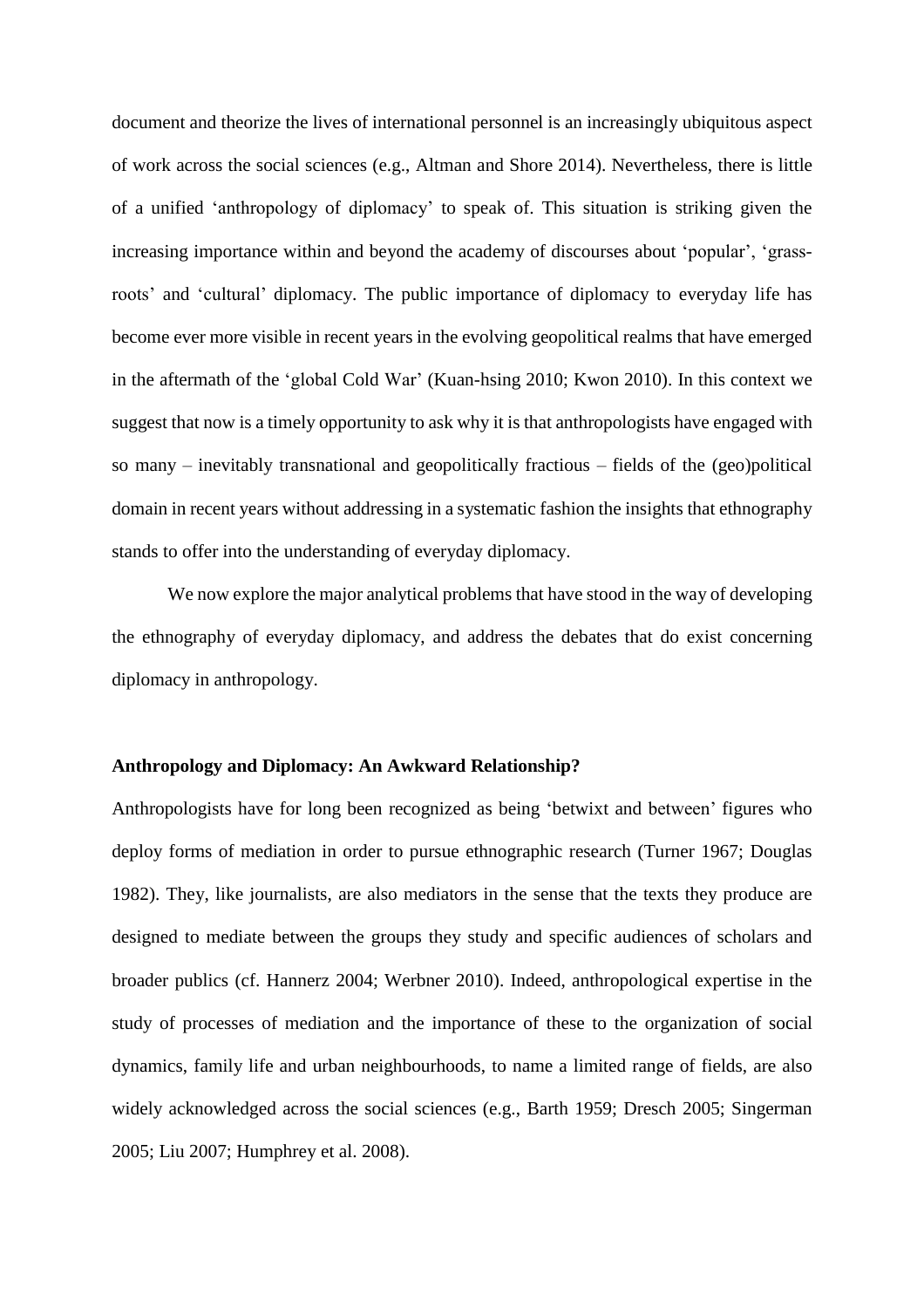What explains the apparent absence of formal and intellectual interaction between diplomatic studies and anthropology? Although, as we have documented above, anthropologists have conducted studies concerning particular expressions of diplomatic practice, for example the importance of linguistic etiquette to the establishing of diplomatic relationships (Beeman 2003), there have been fewer attempts to theorize the relationship between anthropology and diplomacy per se. Part of the explanation lies in the uneasy relationship between anthropology and colonialism (Asad 1979; Stocking 1991); more recently, the 'war on terror' has influenced disciplinary debates about the ethics of the participation by anthropologists in foreign policy engagements (Gonzalez 2007; Shryock 2003; Werbner 2010); and we can point also to the less often addressed but equally profound impact of the global cold war on anthropology (Price 2008; Chari and Verdery 2009; Kwon 2010). Whereas the role of anthropologists in colonialism and anti-terrorist domestic and foreign policy has received considerable attention across a number of disciplines, it is the complicated relationship between anthropology and the global cold war and its aftermaths that needs to be critically reassessed (Chari and Verdery 2009; Mandler 2012).

Let us first explore where the unease with the notion of an anthropology of diplomacy lies. In the early 1980s, and closely related to the emergence of public diplomacy in a bipolar international context characterized also by an increasing interest in the study of the 'Third World' (Prashad 2008), scholars declared the emergence of 'anthropological diplomacy' or 'cultural diplomacy'. The term 'public diplomacy' or the notion of 'grass-roots' diplomacy is a product of the cold war and appeared in the 1970s to designate the strategies and efforts of international actors, especially the United States, the U.K. and other European countries, to understand, engage with and influence foreign publics on a wide range of topics concerning matters of democracy, economics, war and potential cross-border conflicts (Bruce 2008; Cull 2008). According to Bruce (2008), public diplomacy developed from the politically charged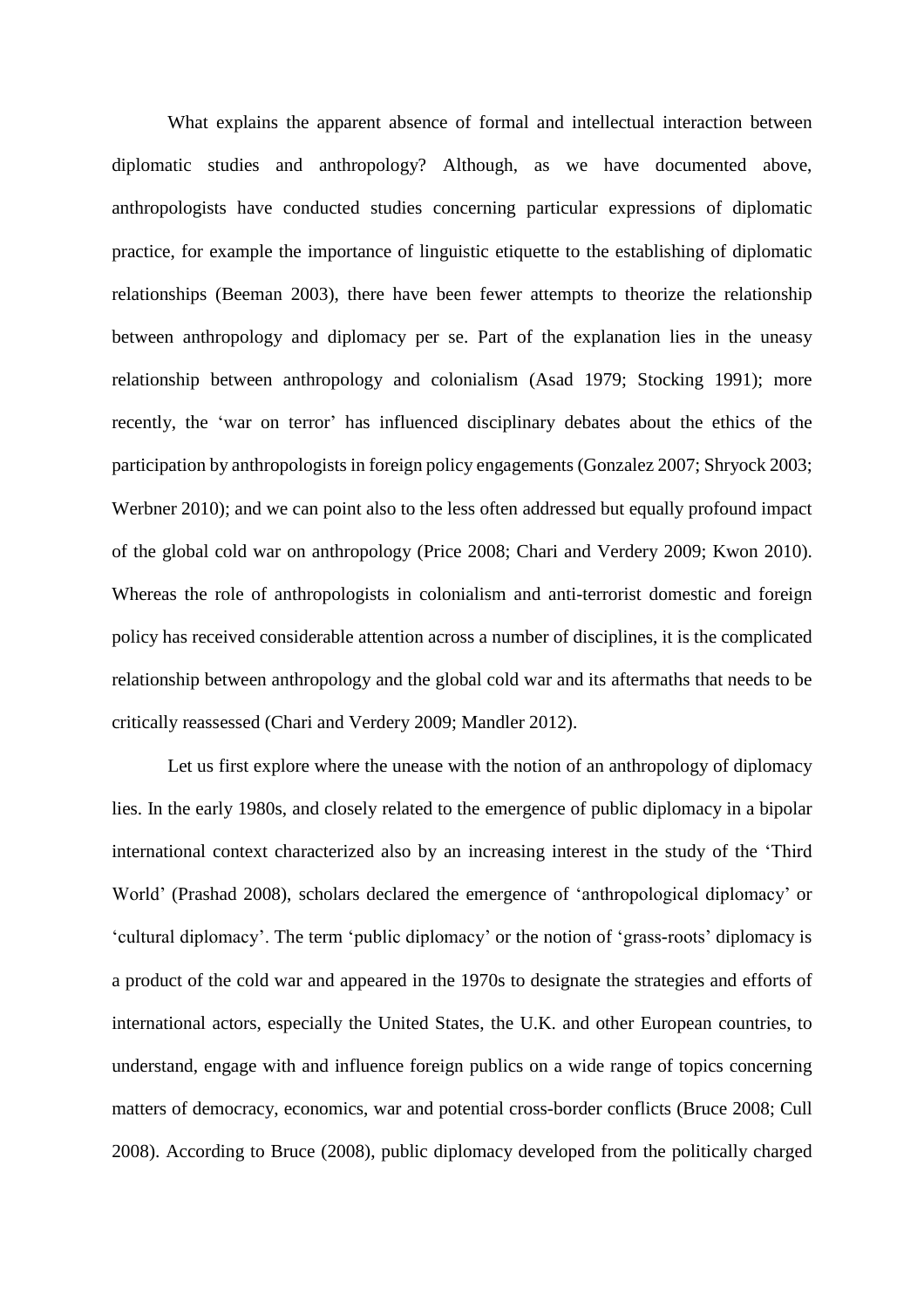term 'propaganda', and based its strategies on public opinion research, cultural anthropology, social psychology and media studies. 'Anthropological diplomacy', according to Magnarella (1982: 4), was constituted by 'the study of the theory and practice of peace and conflict resolution among societies, based on knowledge of a society's fundamental cultural premises' and the 'impact of diverse cultures on the diplomatic process'. Importantly, however, such trends built on older anthropological works. As early as the 1940s, anthropologists such as Ruth Benedict had studied the impact of 'culture' in international politics; her research, later published as The Chrysanthemum and the Sword (1967), was written for the U.S. Office of War Information and aimed to predict the behaviour of Japan during the Second World War (cf. Mandler 2012).

In the 1970s and 1980s, anthropological diplomacy dealt with the use of anthropological theories to explain forms of behaviour, pragmatism and negotiation that could be labelled as being diplomatic. For example, Bell (1971) appealed to the anthropological notion of 'alliance' to examine 'crisis management' in the context of China and its emergence as an important actor in the bipolar world. Similarly, Magnarella (1982) analysed the importance of cross-border ethnopolitics and the pressure put on politicized 'ethnic groups' such as Cypriot Turks and Greeks in the shaping of the world order and ideas of the Third World. Other work conducted in the field of 'anthropological diplomacy' at this time revolved around the potential contribution that anthropology could make to understanding the negotiation process and the planning and implementation of international policies. For example, Faure and Sjöstedt (1993) analysed the extent to which national cultures condition the nature of multilateral negotiations, insofar as negotiation is based on communication and this is determined by specific cultural values. In comparable terms, anthropologists of West Asia sought to explain how Iranian modes of diplomatic negotiation were inflected by distinctively Iranian cultural ideas and practices, in particular surrounding the notion of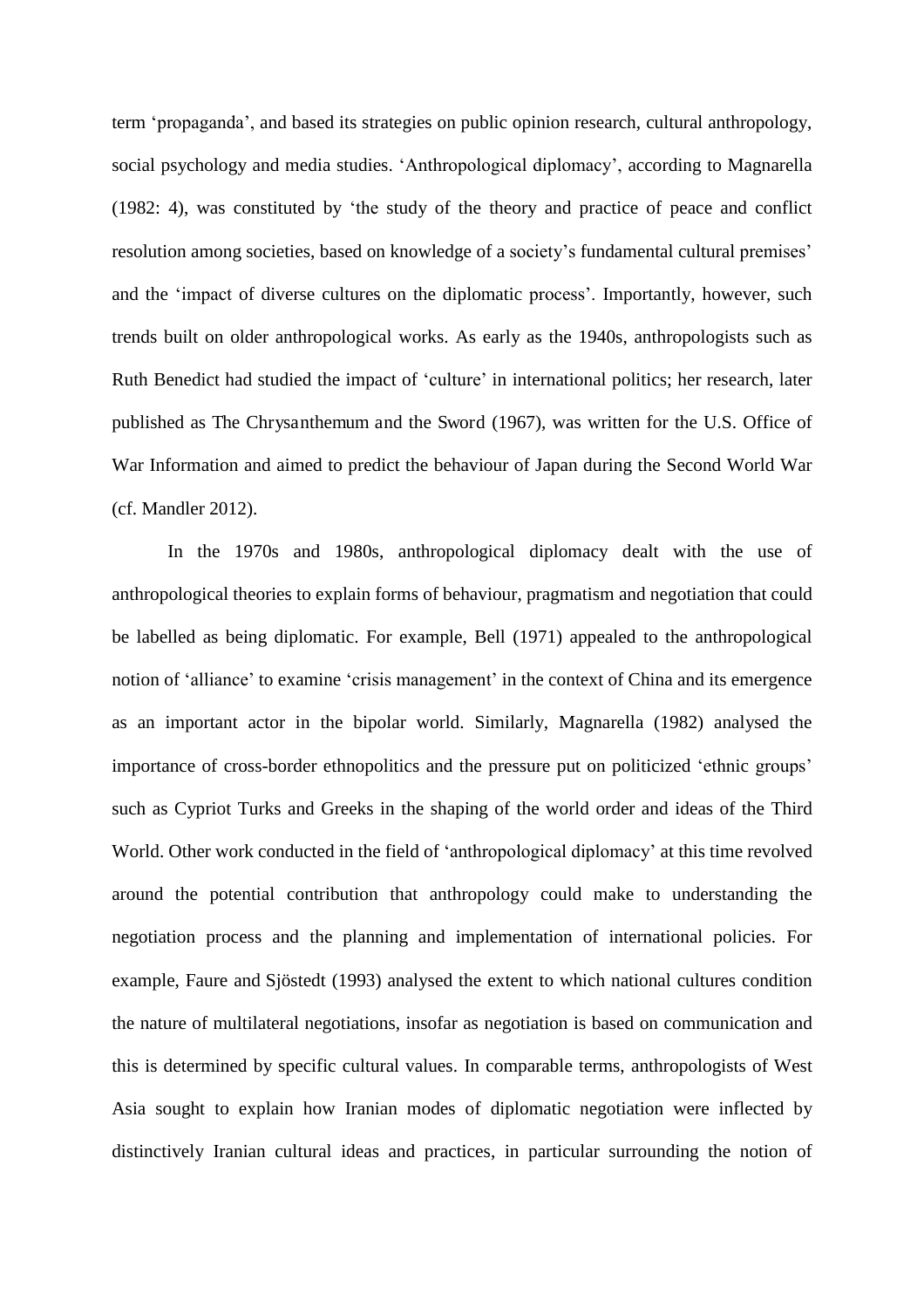etiquette or tarof (e.g., Bateson 1979; Beeman 2003; von Maltzahn 2009; see also Marsden, this issue).

After the end of the cold war (as a geopolitical order), 'anthropological diplomacy' was largely abandoned. In its place, and in part due to the rapid advances in media technologies, public or grass-roots diplomacy experienced a rebirth, especially in the disciplines of Political Geography and International Relations. Currently, scholars of 'public diplomacy' call for recognition of the importance of non-state actors, and the 'cultural' dimensions of public identities, such as race, class, religion, memories, in shaping policy to influence public opinion through media technologies (e.g., radio, TV and the Internet) and organized exhibitions and student exchanges (e.g., Dittmer and Dodds 2008, Dittmer 2016; Müller 2009). Given that some of the ethnographic case studies in this Special Issue concern mobile and dispersed 'partial groupings',<sup>2</sup> it is important to note that the recognition of such aspects of popular or unofficial diplomacy also brought attention to the potential role that transnational communities could play in official diplomatic processes involving nation-states. In his study of asylum seeker and migrants, Cull (2008: 50) argues that these social groups are generally seen as a welfare problem to be managed and controlled rather than as a diplomatic resource, and suggests that there is an urgent necessity to pay more attention 'to the interpersonal level of communication and the people whose lives cross the international boundaries who carry messages whether international actors like it or not'. Therefore, Cull argues that 'the role of immigrants and migrant workers as a mechanism of international cultural transmission should be considered in the creation of policy toward them' (ibid.). Cull raises interesting issues about the potential diplomatic roles to be played by migrant communities. Yet there are also clear ethical issues that arise from treating migrant communities and diasporic groups in such a strategic manner, and these have been widely recognized by ethnographic work on Muslims migrant communities in the context of the so-called 'war on terror' (Howell and Shryock 2003;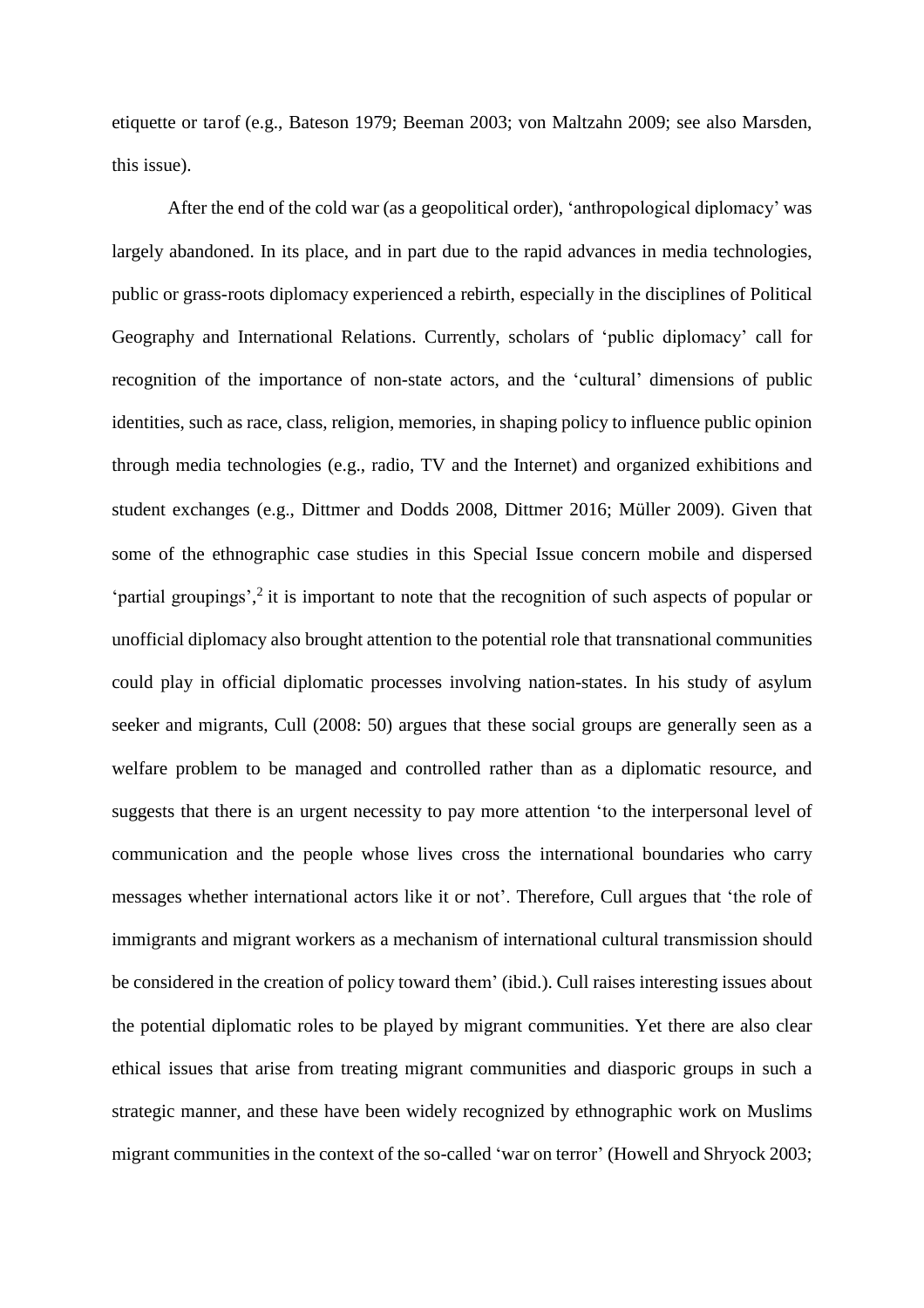Soares and Otayek 2007; Werbner 2010; Buggenhagen 2012; Green 2014; Rytter and Pedersen 2014). Indeed, the ethical issues of involvement in such morally problematic aspects of foreign policy have no doubt been a further factor in encouraging anthropologists to steer clear from seeking to engage in a dialogue with students of diplomacy.

Despite these geopolitical entanglements of the discipline with the cold war and its enduring legacies, we have identified three bodies of anthropological literature that concern themes directly related to modern diplomacy and diplomatic practices. As of yet, however, these are rarely framed directly in relationship to diplomacy per se; a further consideration of them might therefore contribute to laying the ground for a more coherently developed and ethically sensitive anthropology of diplomacy. Specifically, recent anthropological work on 'humanitarianism', 'the political' and 'diplomatic knowledge' offers considerable scope through which to ethnographically attend to the study of diplomacy. In what follows we provide a brief overview of these bodies of literature, as well as a consideration of how the case studies presented in this Special Issue might add to them.

#### **Diplomacy and Humanitarianism**

An expanding body of work concerns the shifting nature of diplomacy, and the ways in which new types of actors and organizations (from lobby groups to NGOs and private diplomatic corporations) are playing an ever more important role in the field of international diplomacy (Keck and Sikkink 1998; Hess 2009; Neumann 2012a). This is particularly the case in interventions that are conducted in the name of humanitarianism (Gilroy 2005; Simpson 2013), and has been illustrated through studies of actors involved in such interventions (e.g., James 2011). Importantly, there have also been attempts made to assess the measurable influence that NGOs are having on particular fields of international diplomacy – for example, that of international environmental negotiations (Betsill and Corell 2008).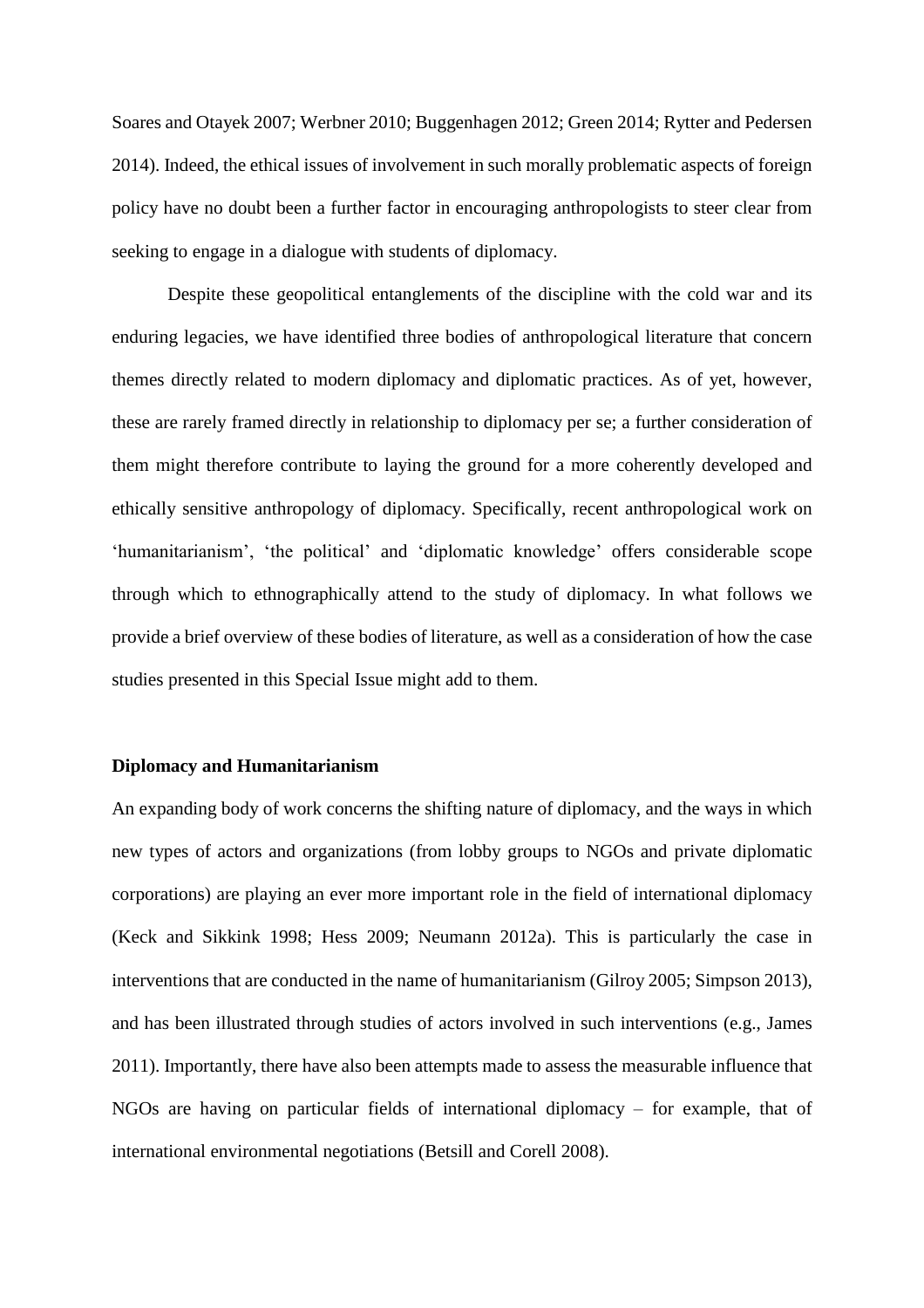Humanitarianism is not merely an ethnographic site in which anthropologists might study everyday diplomacy, but also a field that is playing an important role in shifting definitions of what constitutes diplomatic activity. Contemporary humanitarian interventions, Fassin and Pandolfi suggest (2013: 12), are 'legitimised in terms of moral obligation, rather than a political principle', thus shifting the international political order from its legal groundings in international law towards questions of legitimacy of particularistic moral frameworks, the very 'stuff' of anthropological interest. Indeed, as Minn (2007) has argued, along similar lines, 'the issue of moral politics is central to humanitarian activity' and to forms of international intervention. Most humanitarian activities, Minn demonstrates, are conducted in transnational contexts, because of the nature of donors, receivers and deployed personnel as well as the type of arenas in which humanitarian programmes are implemented (such as borders, refugee camps and conflict regions). Furthermore, as both Pandolfi (2002) and Fassin (2008) suggest, essentialized categories such as 'refugees' or 'street children' are constructed by humanitarian agencies as (geo)political subjectivities because the agencies give increasing importance not only to caring and saving lives but also to 'giving testimony', speaking for or representing those who suffer, to the wider world. There is a growing body of work on how humanitarianism operates in situ, and what modalities of moral reasoning and practices it engenders (Bornstein 2012; Scherz 2013). These studies have developed ethnographically sensitive theoretical models that locate such actors in transnational forms of increasingly mobile sovereignty and governmentality (Pandolfi 2002).

Anthropologists working in such sites and contexts, therefore, are well positioned to explore ethnographically and with ethical sensitivity the increasingly important role played by NGOs and international humanitarianism at large in the conduct of diplomacy. Several of the articles in this Special Issue indeed deal with communities that have been at the receiving end of global projects of humanitarianism. Magnus Marsden's ethnographic study of the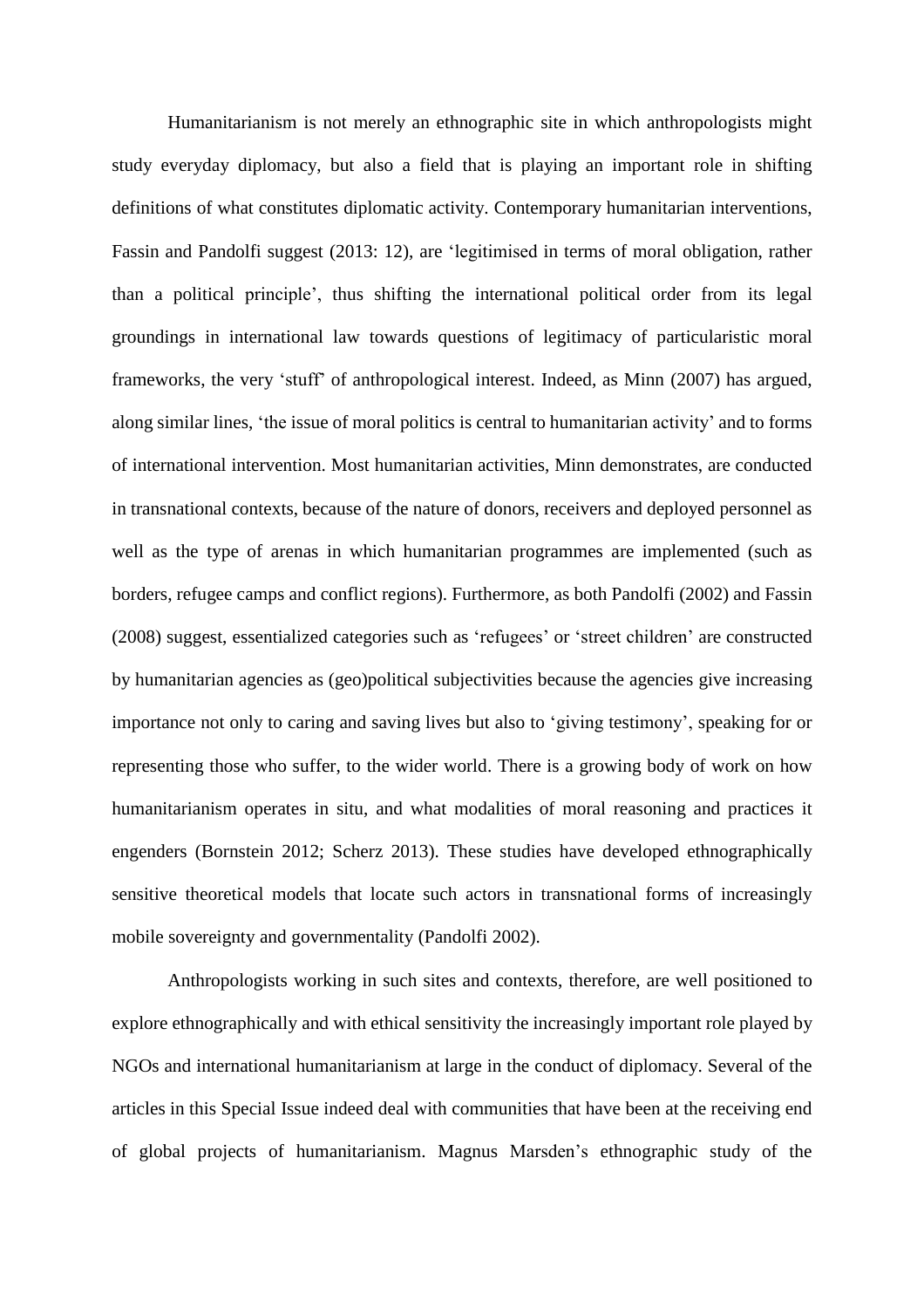importance of ideas about diplomacy and 'being diplomatic' to the self-understandings of Afghan traders in the former Soviet Union documents how these actors have reflected on multiple and overlapping forms of 'humanitarian intervention' that have been brought to bear on Afghanistan over the course of the long twentieth century (Billaud 2015; Nunnan 2016). Marsden's suggestion, however, is that the traders, in the context of their region's long immersion in long-distance trading routes and trans-imperial political processes, have developed critical skills and diplomatic capacities that play an important role in their trading activities, modes of establishing political positions in the societies in which they work, and self-identities and understandings. Importantly, such skills not only facilitate the traders' relationships with cultural others, but also the forms of loyalty, trust and community that are critical to their relations with one another, and thus their commercial activities.

In her article exploring 'embodied diplomacy' in Tajikistan, Diana Ibañez-Tirado also examines the influence that the Tajikistan state places upon its people acting in a manner that confirms to state nationalism if they are to benefit from circuits of international development funding. According to Ibañez-Tirado, a critical element of Tajik official national identity is presenting a worthy and respectable body to the international community, and this is something that citizens of the country have embraced through actively changing their bodily positions in relation to official policy. As she also shows, however, Tajikistan's populace also tactically engage with the pressures of official policy in a manner that allows them to shape alternative spaces of creative agency.

#### **Diplomacy and the Political**

A further critical seam of anthropological thinking that is relevant to understanding of 'everyday' diplomatic processes and practices is an expanding body of work that seeks to explore the effect of official forms of diplomacy on everyday life, and the ways in which people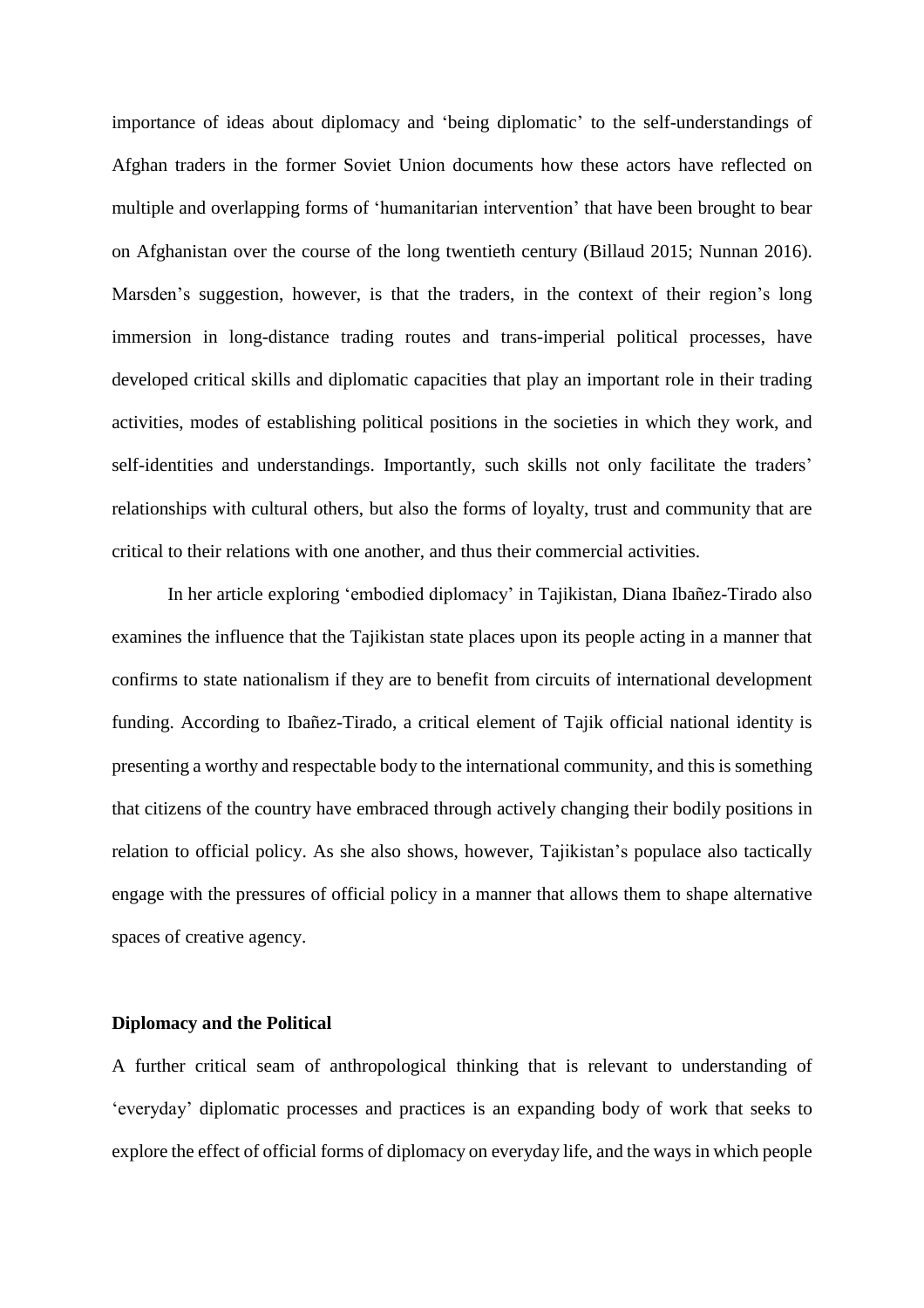living in circumstances vividly affected by these engage with and reflect upon such processes (e.g., Bayly 2007; Kwon 2010; Achilli 2014). The study of politics has for a long time been entangled in the meta-narratives of political modernity, such as democracy, nationalism, the nation state and citizenship (Spencer 2007). However, the anthropology of politics has increasingly moved towards the study of 'the political' as a way of overcoming such reductionist models of politics. This analytical shift has emphasized the need for a more expansive and situational analytical framework that includes the expressive and affective dimensions of the political, and the local and intelligible meanings and practices it entails. Viewed from the perspective of the grass roots, the political often takes the form of everyday negotiations and mediations between enmity and friendship at various scales, and the forms of negotiation these constantly invoke (Spencer 2007: 15). Anthropologists have documented, for example, the insights that come with recognizing the place of affect and emotion in the experience of international borders and boundaries (e.g., Navaro-Yashin 2009; Reeves 2014) and of electoral politics and democracy (e.g., Spencer 2007; Michelutti 2008).

Although we find such recent ethnographies of the political inspirational in many respects, it is important to emphasize that what has less frequently been the focus of sustained discussion is the way in which diverse actors, especially non-professional diplomatic personnel, are drawn into diplomatic projects of mediation which might involve different polities and communities or spheres of life (such as the legal and the illegal). The closest body of work that does address these issues is work on so-called 'cultural diplomacy'. As we have already pointed out, this strand of theorizing mainly addresses the ways in which nation-states deploy cultural forms and practices – such as art, scholarship and music – to promote mediation and 'understanding' and forge relations with others across the boundaries of the nation-state. From our perspective, a major problem with this type of writing is that it is romanticizing: by depicting only one element of diplomacy (its role in promoting cross-cultural exchange), it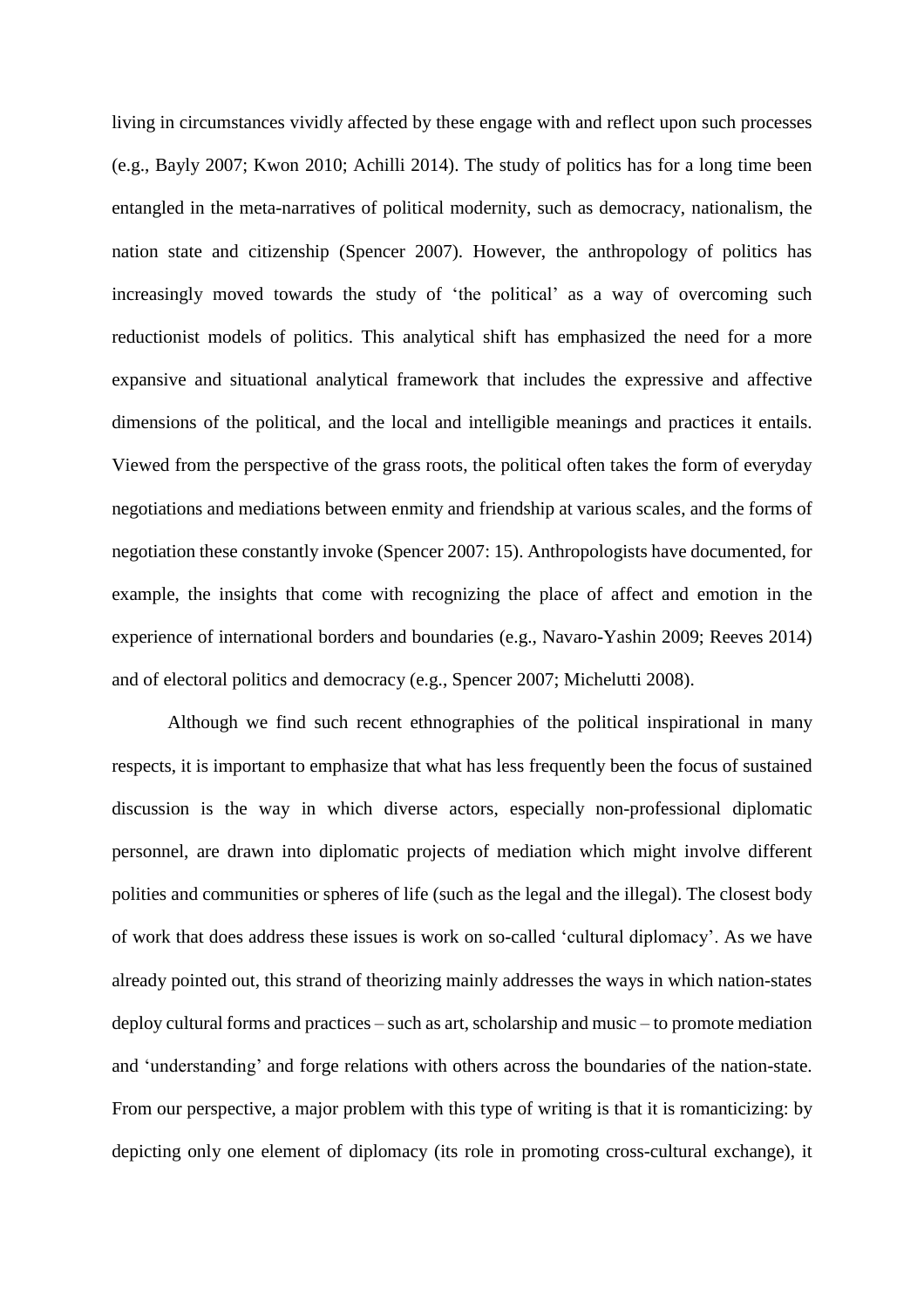ignores other contentious elements of being diplomatic (such as maintaining and holding a particular position). This asymmetrical element of diplomacy has been convincingly illustrated by Sahlins (2014) in his analysis of the workings of the Confucius Institutes across the globe. Such asymmetry, however, is rarely explored ethnographically in the wider literature on cultural diplomacy. A greater recognition of the importance of 'normatively ambiguous' practices – ranging from the ability to withhold information to 'self-promotion, deceit and coercion' – to diplomacy would make possible a better understanding of 'actually existing' everyday diplomacies (Constantinou 2016: 24; cf. Marsden 2016). Indeed, several of the articles in this Special Issue suggest that the study of everyday diplomacy requires a consideration not merely of the skills required to interact across cultural boundaries, but also the relationships between those engaging in diplomatic activities and those they claim to represent, as well as the forms of power and authority critical to these.

These aspects of being diplomatic are clearly on display in Madeleine Reeves' article in this issue. Reeves explores the role played by intermediaries (posredniki, ortmochular) in securing work, permits and housing for Kyrgyz migrant workers in Moscow. In the context of Moscow, Reeves shows, the 'rational legal bureaucratic instantiations of the state are often dependent on the proliferation of unregulated informalities', such as those provided by intermediaries involved in the provision of accommodation to migrants. As a result, the work of intermediation is the 'object of intense commentary', commentary that itself unfolds within highly charged 'affective spaces'. These broker figures are lauded by those who procure their services as being skilled 'diplomats', but their capacity to withhold information and act craftily, and the ways in which they subtly use fear as much as persuasion in their practices, mean that they, like all brokers, are figures of great moral ambiguity. A key insights of Reeves' contribution, however, is to show how these intermediary diplomat-like figures negotiate the complex position they occupy in society not from a position of social distance but one of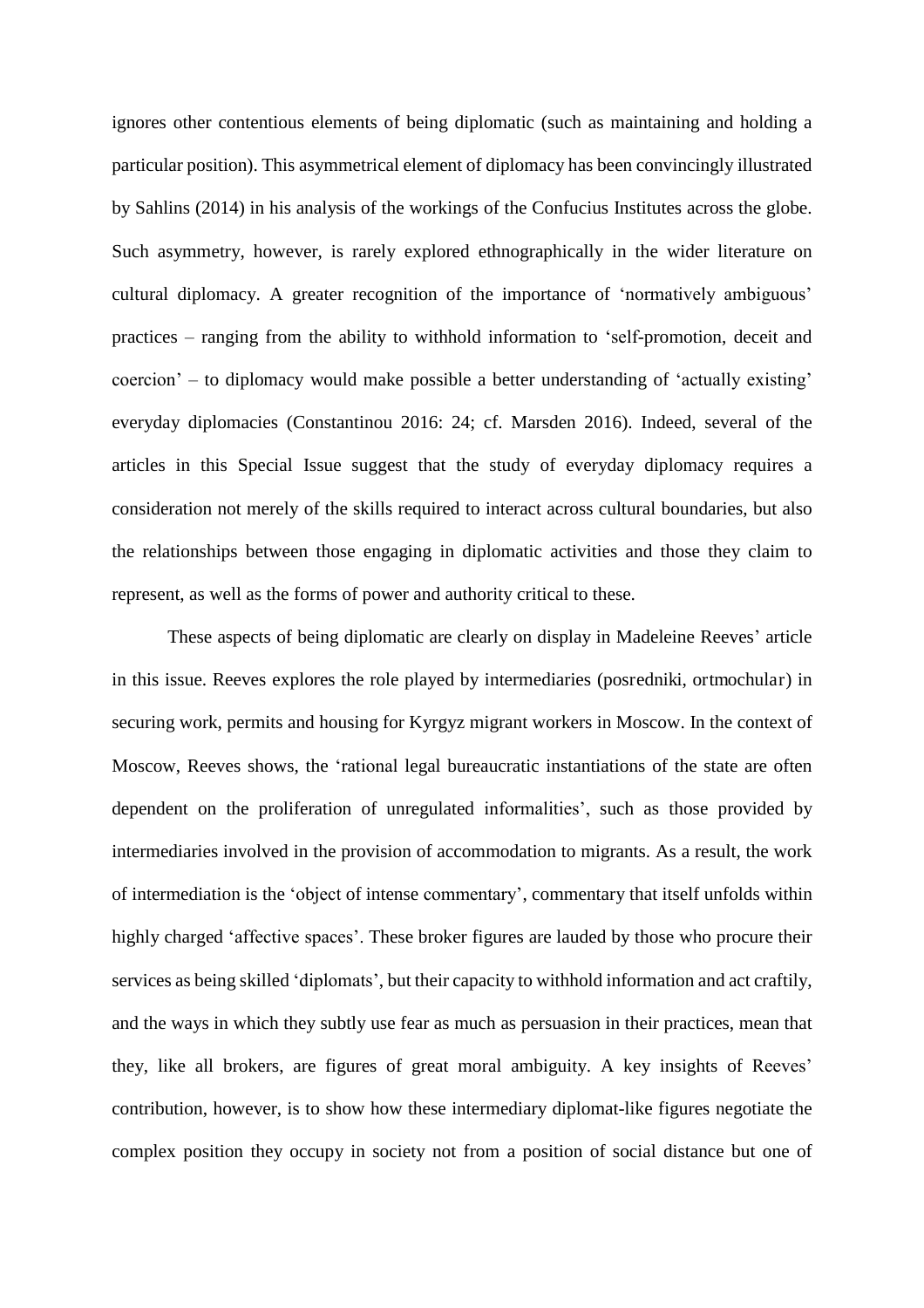proximity to those with whom they work. Being diplomatic in this context therefore requires the constant and careful negotiation of 'the stakes and limits of ethical compromise'.

Jeremy Morris's methodological article also explores how a particular type of actor – the fieldworker – is drawn into becoming a part of diplomatic processes of mediation and representation. Morris therefore brings the question of diplomatic knowledge to bear on the nature of fieldwork practice itself. He explores how, during the course of conducting fieldwork in Russia, he has been frequently called upon by his informants to take positions in relationship to diplomatic disputes involving the U.K. and Russia. Morris's article addresses the delicate balance that is required, during fieldwork in such settings, to both demonstrate neutrality and the capacity of making an 'affective response'. As such Morris brings attention to the processes though which fieldworkers as informants are unwillingly incorporated into diplomatic processes.

#### **Diplomatic Knowledge**

A rather different take on anthropological diplomacy, not merely as an analytical field but also as a radical political responsibility, has been recently outlined by the French social theorist Bruno Latour. Latour (2013) has argued that anthropology is inherently diplomatic because it mediates between modern and non-modern conceptions and conditions of the world. More broadly, Latour argues that diplomacy offers a better model for the anthropological project than models that revolve around asymmetrical attempts to understand 'other cultures'. This is because diplomacy requires all parties in a negotiation to be willing to rephrase and redefine their positions (Latour 2007). Latour's project directly addresses the key concerns we have with current work on popular geopolitics because of the degree to which he conceives of diplomacy as a form of 'practical knowledge' that can be embodied, learned and transmitted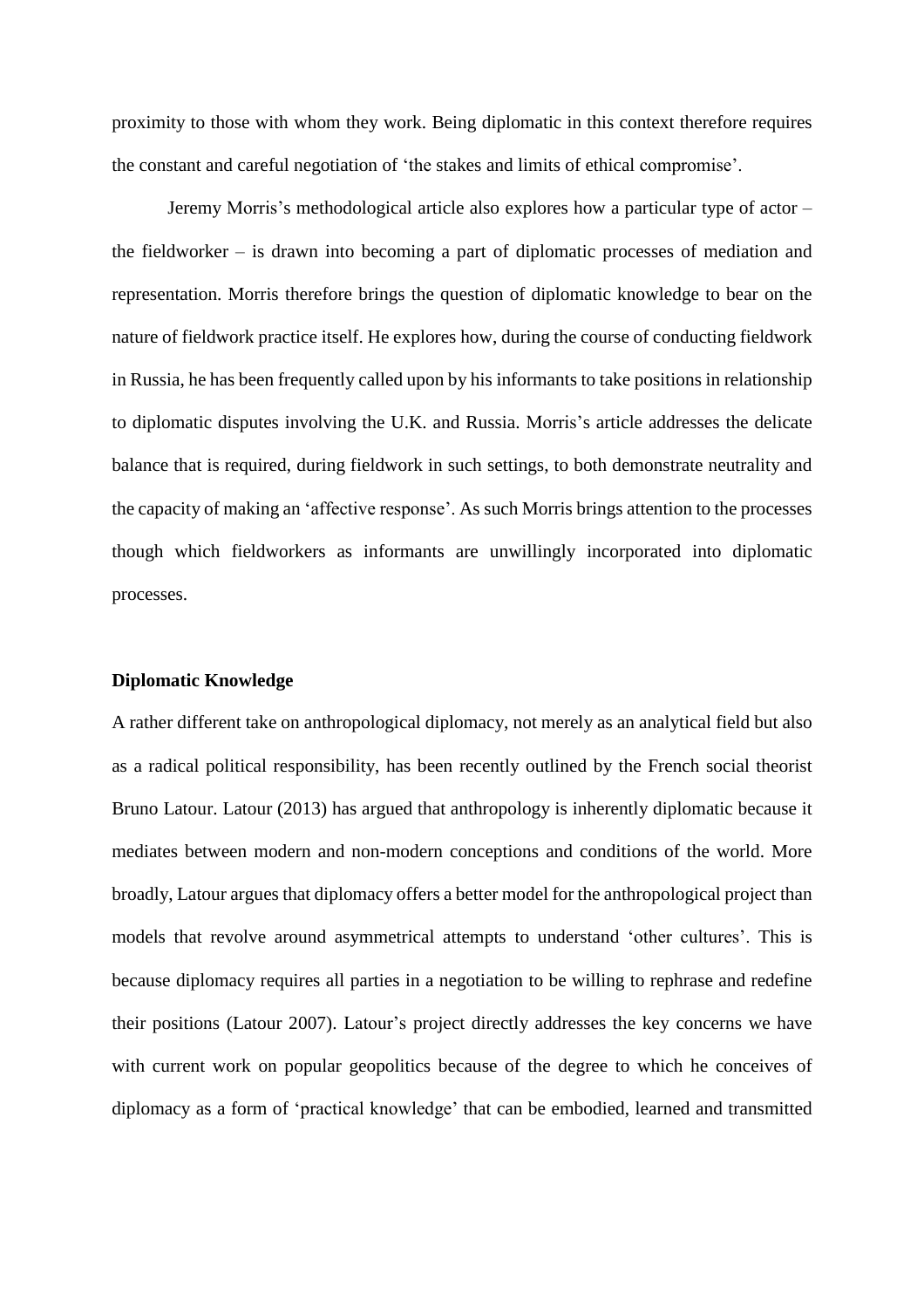rather than a capacity that is confined to 'specific professional communities' (cf. Cornago 2013: 22).

An extensive body of literature does exist in anthropology that treats diplomacy as a form of practical knowledge or reasoning (cf. Sahlins 1972; Turner 1991). Such writing explores how persons in heterogeneous societies and contexts negotiate, navigate and mediate between these. In the field of religion, for instance, Michael Lambek (1990) has analysed the ways in which Muslim religious authorities on the island of Mayotte must implement Islamic scriptural teachings on a Muslim society, yet always in a manner that does not alienate people in the society from Muslim authorities. In Lambek's study, diplomacy is above all else a technique that allows a person in authority to achieve some goals, but not others, while nevertheless maintaining the impression, to themselves and the publics who follow and scrutinize their behaviour, of their holding a single position. Another study that conceptualizes the everyday practice of diplomacy in a similar manner is Abusharaf's (2009) work on Sudanese migrants and refugees in Khartoum and the U.S. Abusharaf describes the coping strategies of women as being everyday acts of diplomacy that constitute a form of moral agency.

Conceptualizing diplomacy as a skill or a technique has brought considerable insights to the study of everyday life and the multifaceted and heterogeneous social relationships on which it is based. As we suggest below, we think that ethnographies of everyday diplomacy must also assess the degree to which the category of diplomacy itself is invested with meaning and significance by particular groups, networks, and communities, as well as acknowledgement that the type of social formations that invest in the field of the diplomatic are not always organized on or in reference to the 'national order of things'.

David Henig's article on Sufi networks in the Balkans, and the roles they play in the fashioning of relationships across boundaries of region, language and religion in ethno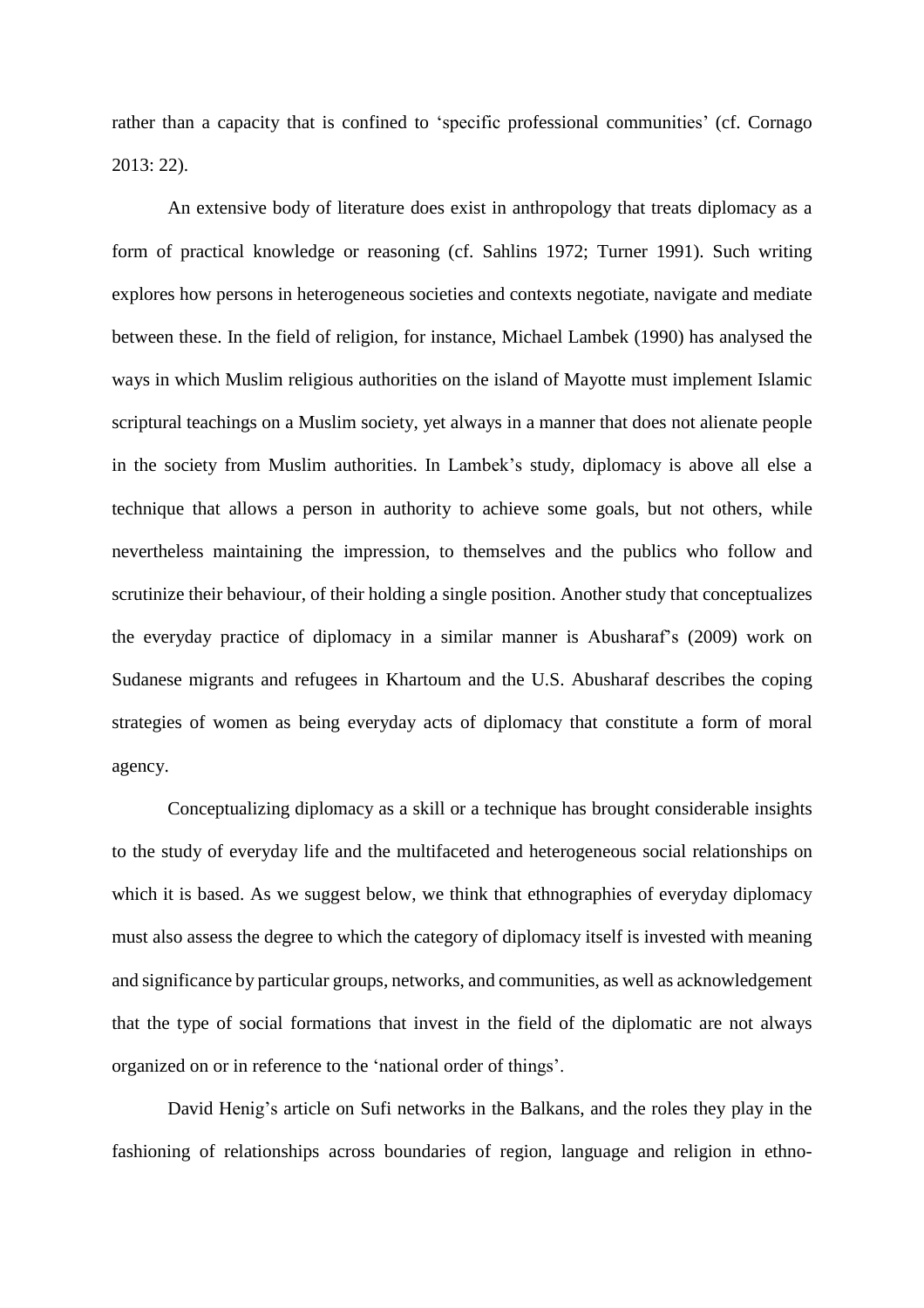religiously divided context, takes up the theme of knowledge in an especially clear manner. Ka-Kin Cheuk's article concerns the activities of Indian middleman traders in the Chinese trading city of Keqieo, a globally known centre for the purchase and export of fabrics. In the context of a volatile relationship between India and China, as well as the negative stereotypes that exist in China of Indians, the activities of the traders sometimes becomes a focus of international conflict and dispute. For the most part, however, Cheuk shows how the traders successfully maintain their business interests in China by establishing long-term relationships of trust with Chinese suppliers. Importantly, however, such relationships of trust are not amicable in any simple sense: as with diplomats, the traders fiercely maintain their positions and bargain ruthlessly, while still creating channels and opportunities for commerce to continue.

#### **Conclusion: Histories of Mediated Exchange**

If the first obstacle in developing 'anthropology of diplomacy' is the effect of colonialism, the cold war, and the war on terror on anthropology, then the second and equally crucial limitation of modern diplomatic studies has been its entanglement in the Westphalian framework of international and inter-communal relations. The logic of the Westphalian system takes the state and territorially bounded sovereignty – composed of racialized, ethnicized or nationalized political identities – for granted as a starting point for analysing relations between the polities, and geopolitics at large (cf. Ho 2002; Sheriff and Ho 2014). This tendency creates what is often described as methodological nationalism (Wimmer and Glick Schiller 2002), and reproduces the commonly held assumption that the only actors authorized to conduct diplomacy are the nation-state's representatives. How can we move beyond the grip of these frameworks in order to reimagine everyday modes of diplomacy, and what role can ethnography play in such a move?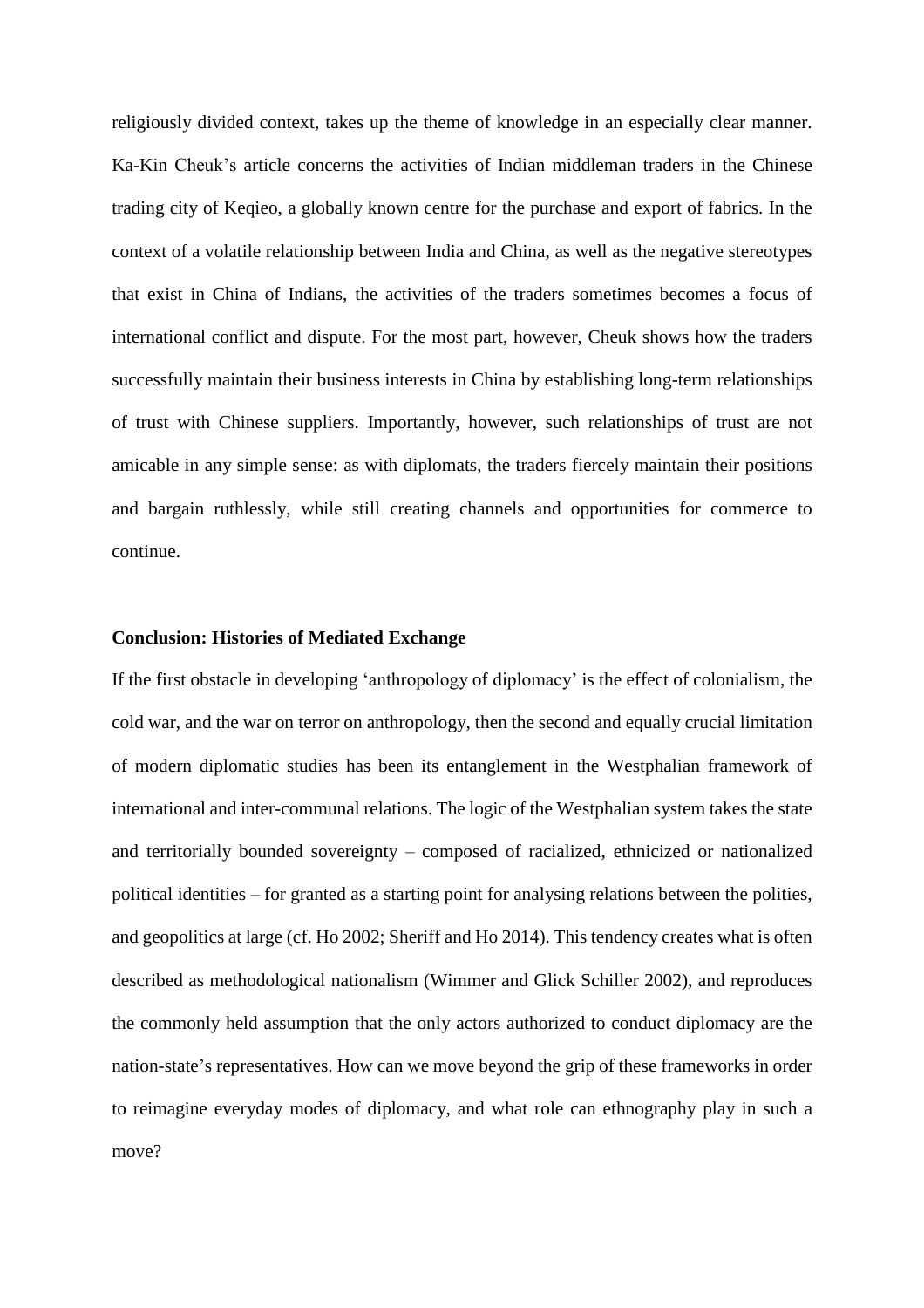In his attempt to re-imagine and re-think diplomatic studies, Iver B. Neumann defines diplomacy as 'the mediated exchange between polities' (2012b: 7). Neumann proposes to explore such forms of exchange by paying attention to the 'diplomatic sites' at which diplomacy actually does take place, and the ethnography of institutionalized practices of interacting and communicating in 'mutually recognised times, places, and formats for meetings' (Neumann 2012a: 5; also Neumann 2012b: 15–44). This broader and more inclusive understanding of diplomacy as a mediated exchange between polities and communities, with an emphasis on the ethnography of the precise sites of such exchanges and interactions, enables us to move beyond the Westphalian framework as a starting point of analysis and focus instead on specific agents, sites and practices of diplomacy (cf. Cornago 2013).

Anthropologists have long sought the origins of human society and culture in such dynamics and exchanges. Claude Lévi-Strauss, following Marcel Mauss's comparative work on the entwined relationship between practices of gift giving, pretentions and morality, famously argued that the exchange of words, women and things were foundational in the evolution of human societies. In his Elementary Structures of Kinship, Lévi-Strauss writes that: 'Exchanges are peacefully resolved wars, and wars are the result of unsuccessful transactions' (Levi-Strauss 1969: 67, cited in Sahlins 1972: 302). Anthropologists have also sought to theorize specific and concrete overlaps between trade and diplomacy, such as those explored ethnographically in Marsden's article in this issue. Marshall Sahlins, discussing Levi-Strauss's approach, suggests that 'trade … is a most delicate, potentially a most explosive, undertaking' (Sahlins 1972: 302), noting that anthropologists have extensively documented 'the risks of trading ventures in foreign territory, the uneasiness and suspiciousness, the facility of a translation from trading goods to trading blows' (ibid.; cf. Grant 2011).

Historians have consistently underscored the importance of exchange to the ways in which older forms of diplomatic practice came to know and deal with difference. Stephen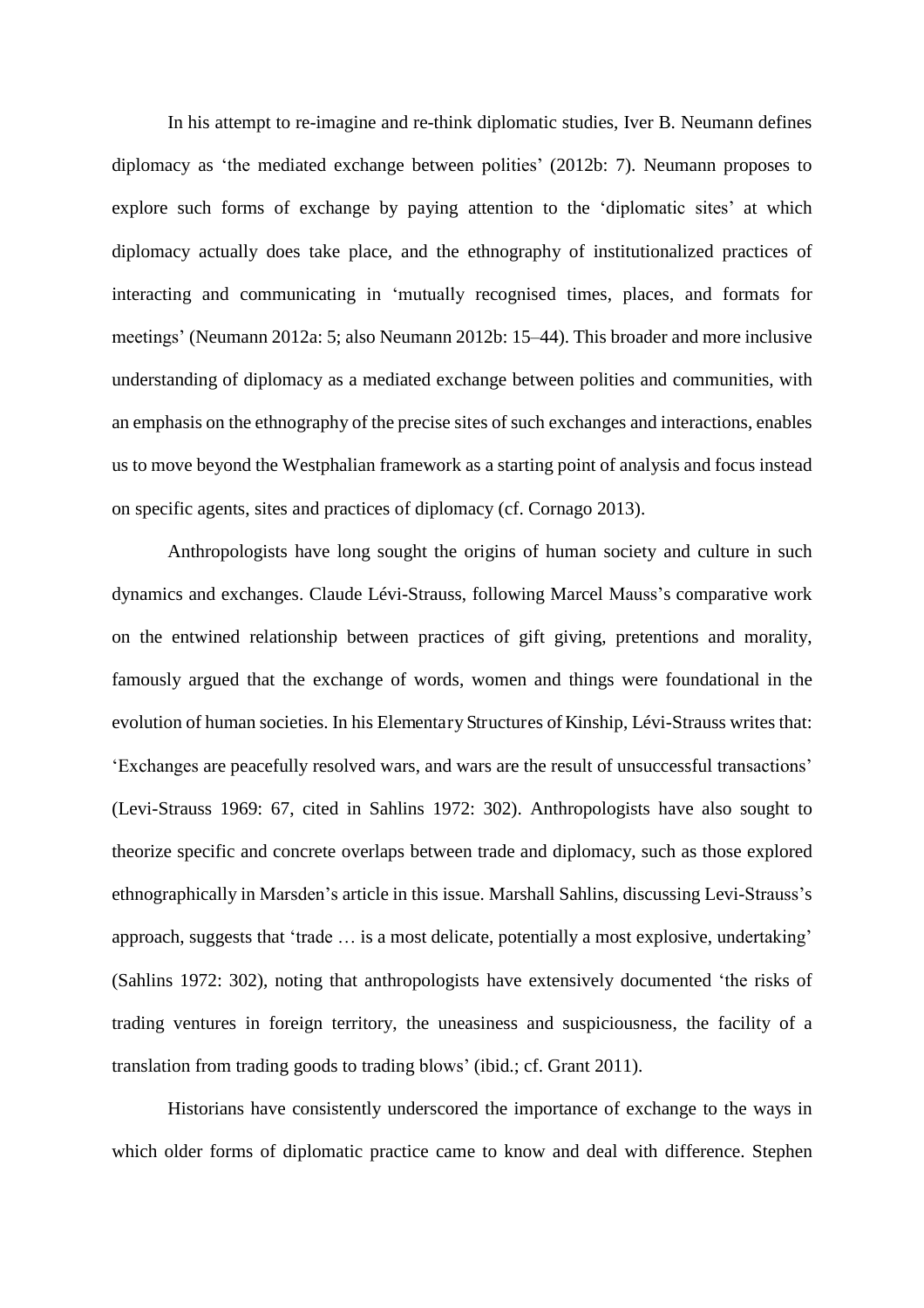Kotkin has sought to place exchange at the heart of his definition of empire, arguing in the context of the Mongol Empire that exchange was not a 'bi-product of interaction' or an 'occasional phenomenon', but 'the raison d' être of their empire: empire as exchange – essentially without barriers of religion, tribe, or language, thanks in large measure to Realpolitik (the inverse scale of the conquerors to their conquests)' (Kotkin 2007: 504). Historical anthropology on transimperial and translocal networks of trading and religious personnel has for long emphasized the importance of diplomatic knowledge and practice to the complex political roles that both commercial and religious personnel have occupied across space and time (e.g., Subrahmanyam 1992; Ho 2002 2006; Ssorin-Chaikov 2006; Can 2012; Aslanian 2014). More recently, scholars have also explored the relevance of such types of communities for understanding geopolitical processes in more recent times, including during the cold war (Khan 2015). On the basis of such work, scholars of diplomacy have increasingly called for greater recognition of the 'hidden continuities' between 'professional diplomatic intercourse' and 'everyday life'. They have argued that in order to fulminate a recognition of such forms of diplomacy there is an urgent need to recover the 'old meaning of diplomacy as a way of knowing and dealing with otherness' (Cornago 2013: 1), involving encounters between entities that might result in both intercultural exchange and moments of untranslatability. The concept of 'the diplomat' as a professionalized and permanent type of personnel is modern, and prior to the development of the modern nation-state, envoys were recruited for a specific diplomatic mission from trading communities and networks, according to their skills in the delicate art of trade; 'when their work was done, they returned to their original duties' (Istanbuli 2001: page; cf. Cornago 2013). Such interactions between anthropology and global history have brought greater recognition of the degree to which diplomatic practices, skills, knowledge and models of action have been historically embedded in particular communities, networks and polities.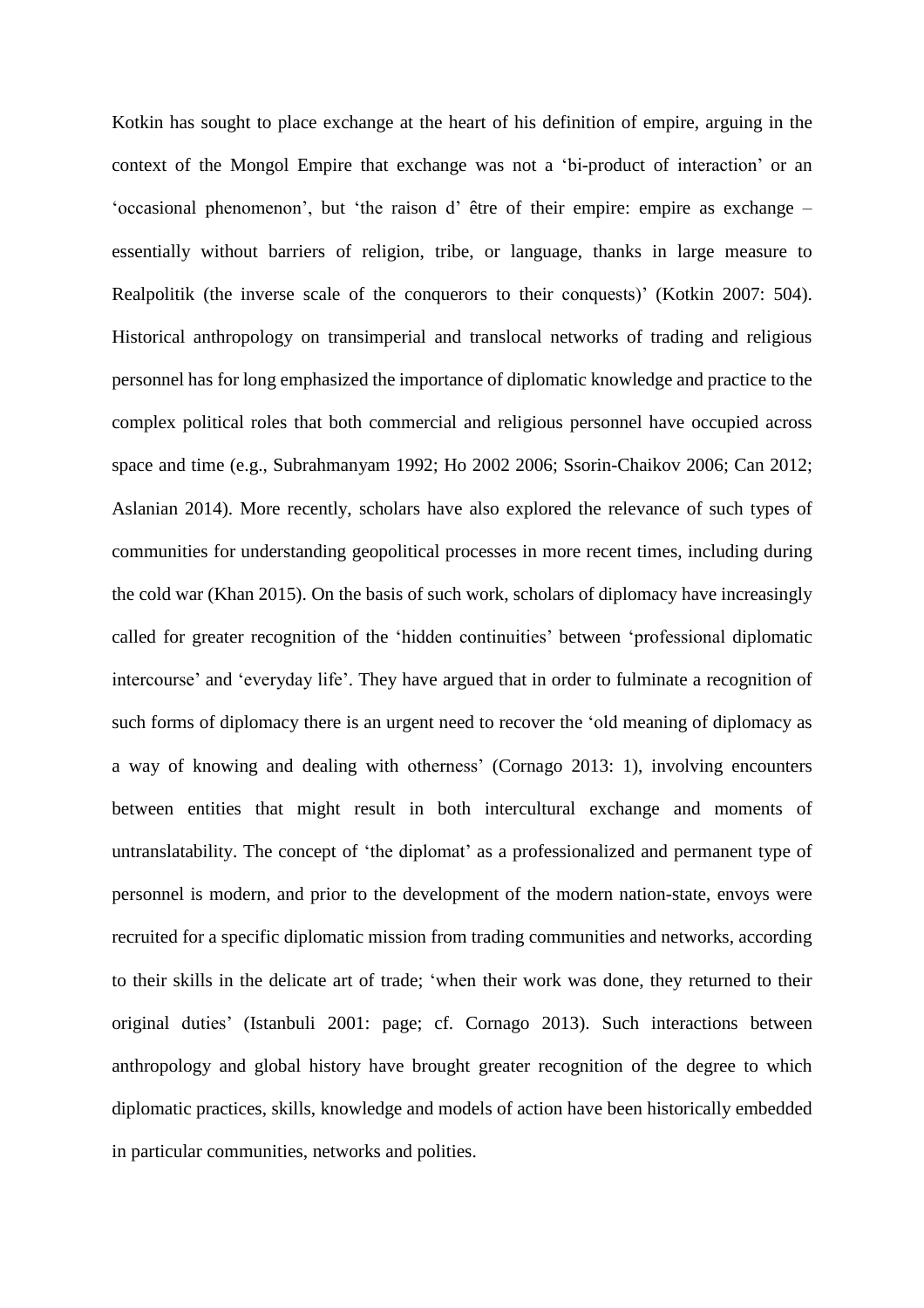#### **Acknowledgements**

We are grateful to the Leverhulme Trust for support from a grant entitled 'Islam, Trade, and Citizenship across the Frontiers of South and Central Asia; and to the European Research Council (ERC) for funding under the European Union's Horizon 2020 research and innovation programme 669 132 – TRODITIES, 'Yiwu Trust, Global Traders and Commodities in a Chinese International City'. We are also grateful to the Camel Trust for supporting the research on which this article is based.

#### **References**

- Abusharaf, R.M. 2009. Transforming Displaced Women in Sudan: Politics and the Body in a Squatter Settlement. Chicago: University of Chicago Press.
- Achilli, L. 2014. Disengagement from politics: Nationalism, Political Identity, and the Everyday in a Palestinian Refugee Camp in Jordan. Critique of Anthropology 34(2): 234– 257.
- Alavi, S. 2015. Muslim Cosmopolitanism in the Age of Empire. Cambridge, MA: Harvard University Press.
- Altman, T., & C. Shore. 2014. The Paradoxes of 'Public Diplomacy': Ethnographic Perspectives on the European Union Delegations in the Antipodes. The Australian Journal of Anthropology 25(3): 337–356.
- Asad, T. 1979. Anthropology and the Colonial Encounter. In The Politics of Anthropology (eds) G. Huizer et al., 85–96. Bristol: Mouton Publishers.
- Aslanian, S.D. 2011. From the Indian Ocean to the Mediterranean: The Global Trade Networks of Armenian Merchants from New Julfa. Berkeley: University of California Press.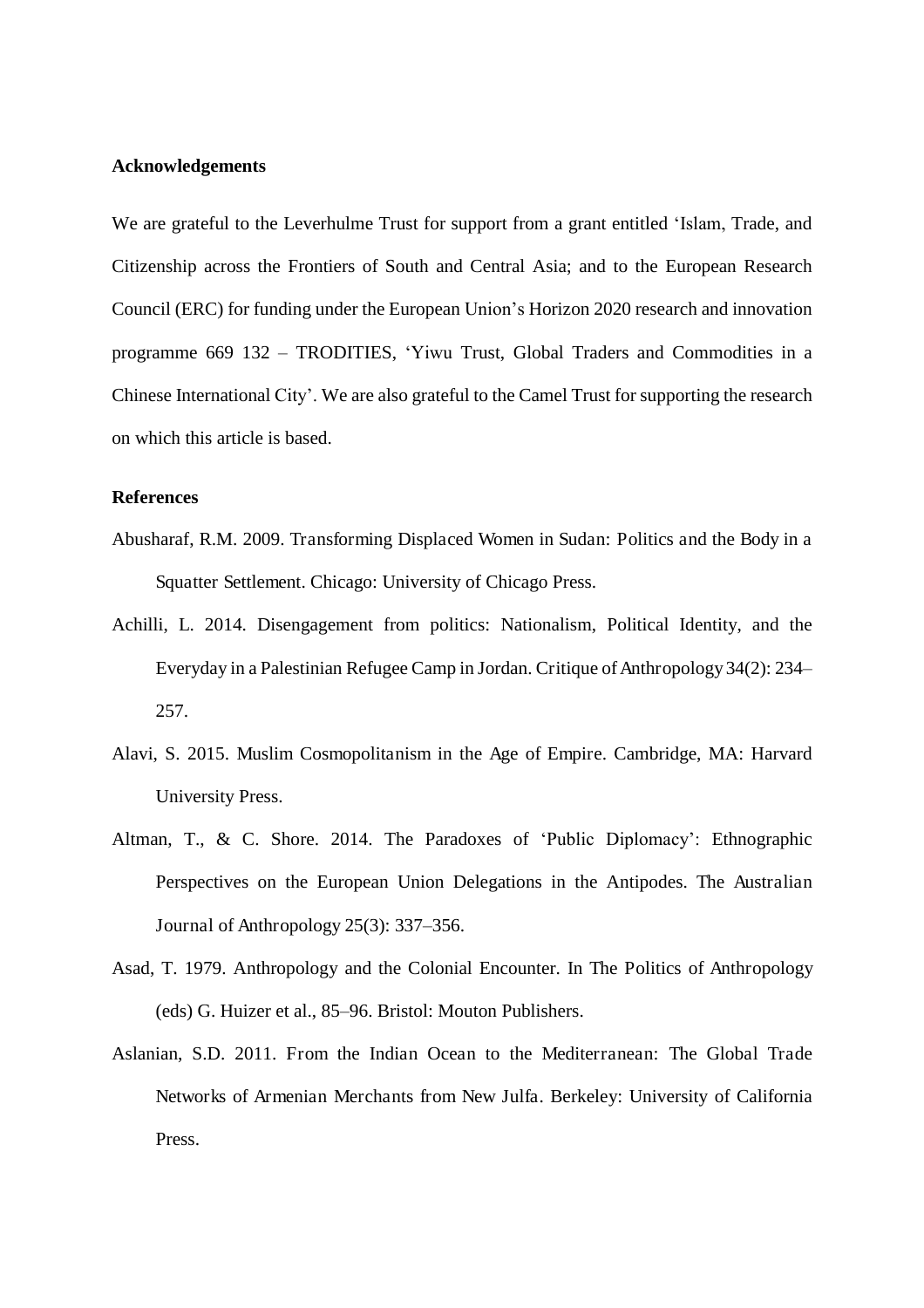- Bateson, M. 1979. 'This Figure of Tinsel': A Study of Themes of Hypocrisy and Pessimism in Iranian Culture. Daedalus 11(1): 125–134.
- Barth, F. 1959. Segmentary Opposition and the Theory of Games: A Study of Pathan Organization. The Journal of the Royal Anthropological Institute of Great Britain and Ireland 89(1): 5–21.
- Bayly, S. 2007. Asian Voices in a Postcolonial Age: Vietnam, India and Beyond. Cambridge: Cambridge University Press.
- Beeman, W. 2003. Iran and the United States: Postmodern Culture Conflict in Action. Anthropological Quarterly 76(4): 671–691.
- Beier, J.M. (ed.) 2010. Indigenous Diplomacies. Basingstoke: Palgrave Macmillan.
- Bell, C. 1971. The Conventions of Crisis: A Study in Diplomatic Management. Oxford: Oxford University Press.
- Benedict, R. 1967. The Chrysanthemum and the Sword: Patterns of Japanese Culture. London: Routledge and Kegan Paul.
- Betsill, M.M., & E. Corell (eds) 2008. NGO Diplomacy: The Influence of Nongovernmental Organizations in International Environmental Negotiations. Massachusetts: The MIT Press.
- Billaud, J. 2015. Kabul Carnival: Gender Politics in Postwar Afghanistan. Philadelphia: University of Pennsylvania Press.
- Billig, 1995. Banal Nationalism. London: Sage.
- Bornstein, E. 2012. Disquieting Gifts: Humanitarianism in New Delhi. California: Stanford University Press.
- Bourdieu, P. 1990. The Logic of Practice. Stanford: Stanford University Press.
- Bruce, G. 2008. Public Diplomacy: Sunrise of an Academic Field. Annals of the American Academy of Political and Social Science 616: 274–290.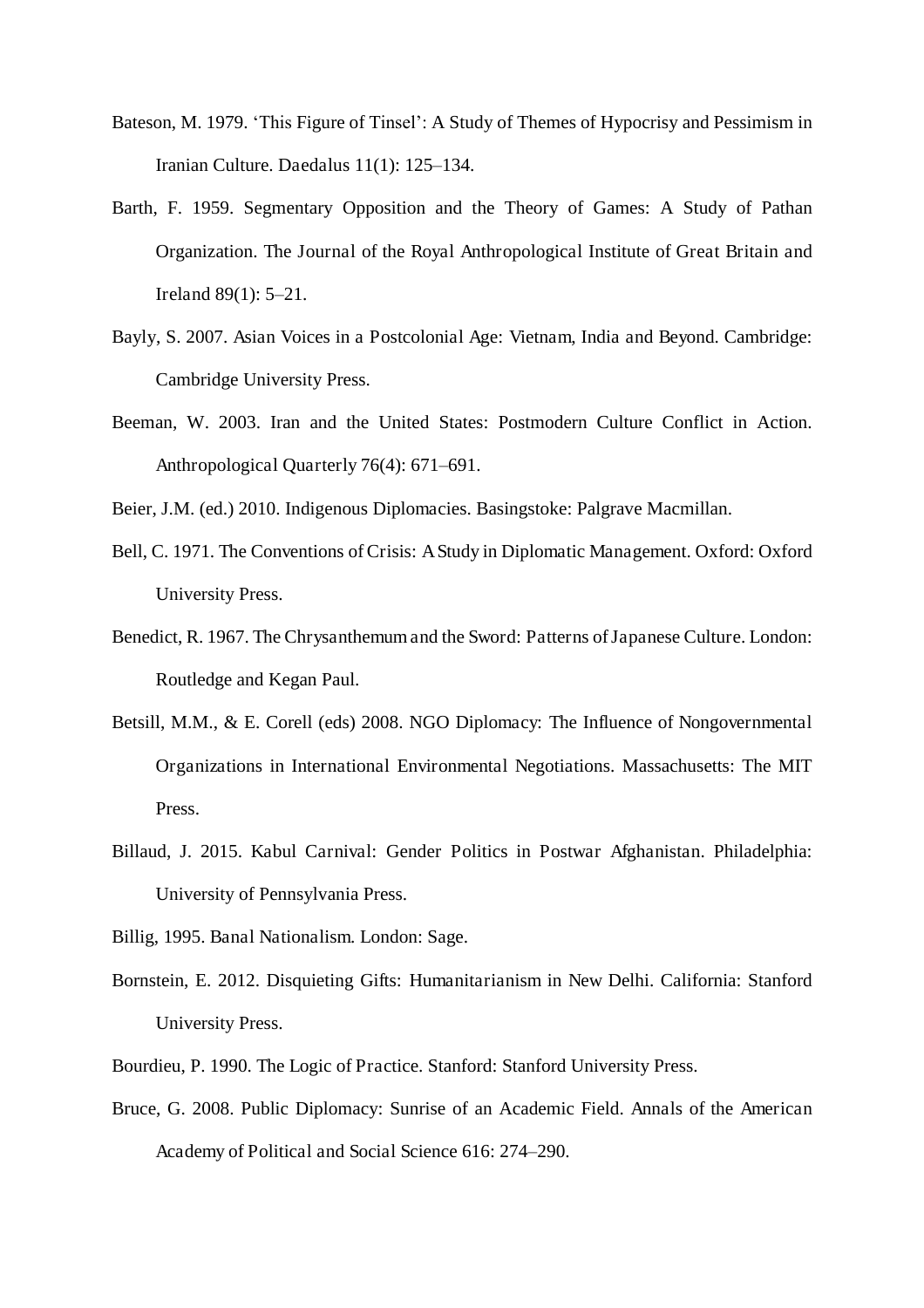- Bryant, R. 2016. Everyday Coexistence in the Post-Ottoman Space. In Post-Ottoman Coexistence: Sharing Space in the Shadow of Conflict (ed.) R. Bryant, page numbers not available. New York: Berghahn.
- Buggenhagen, B. 2012. Muslim Families in Global Senegal: Money Takes Care of Shame. Bloomington: Indiana University Press.
- Chari, S., & K. Verdery 2009. Thinking between the Posts: Postcolonialism, Postsocialism and Ethnography after the Cold War. Comparative Studies in Society and History 51(1): 6– 34.
- Chen, K-H. 2010. Asia as Method: Toward Deimperialization. Durham, NC: Duke University Press.
- Christelow, A. 2012. Algerians without Borders: The Making of a Global Frontier Society. Gainesville: University Press of Florida.
- Cohn, B. 1990. An Anthropologist amongst the Historians and Other Essays. Oxford: Oxford University Press.
- Constantinou, C. 2016. Everyday Diplomacy: Mission, Spectacle and the Remaking of Diplomatic Culture. In Diplomatic Cultures and International Politics: Translations, Spaces and Alternatives (eds) J. Dittmer & F. McConnell, 23–40. Abingdon: Routledge.
- Cornago, N. 2013. Plural Diplomacies: Normative Predicaments and Functional Imperatives. Leiden: Martinus Nijhoff.
- Cull, N.J. 2008. Public Diplomacy: Taxonomies and Histories. Annals of the American Academy of Political and Social Science 616: 31–54.
- Darby, P. 2016. Introduction. In From International Relations to Relations International. Potscolonial Essays (ed.) P. Darby, 1–9, London: Routledge.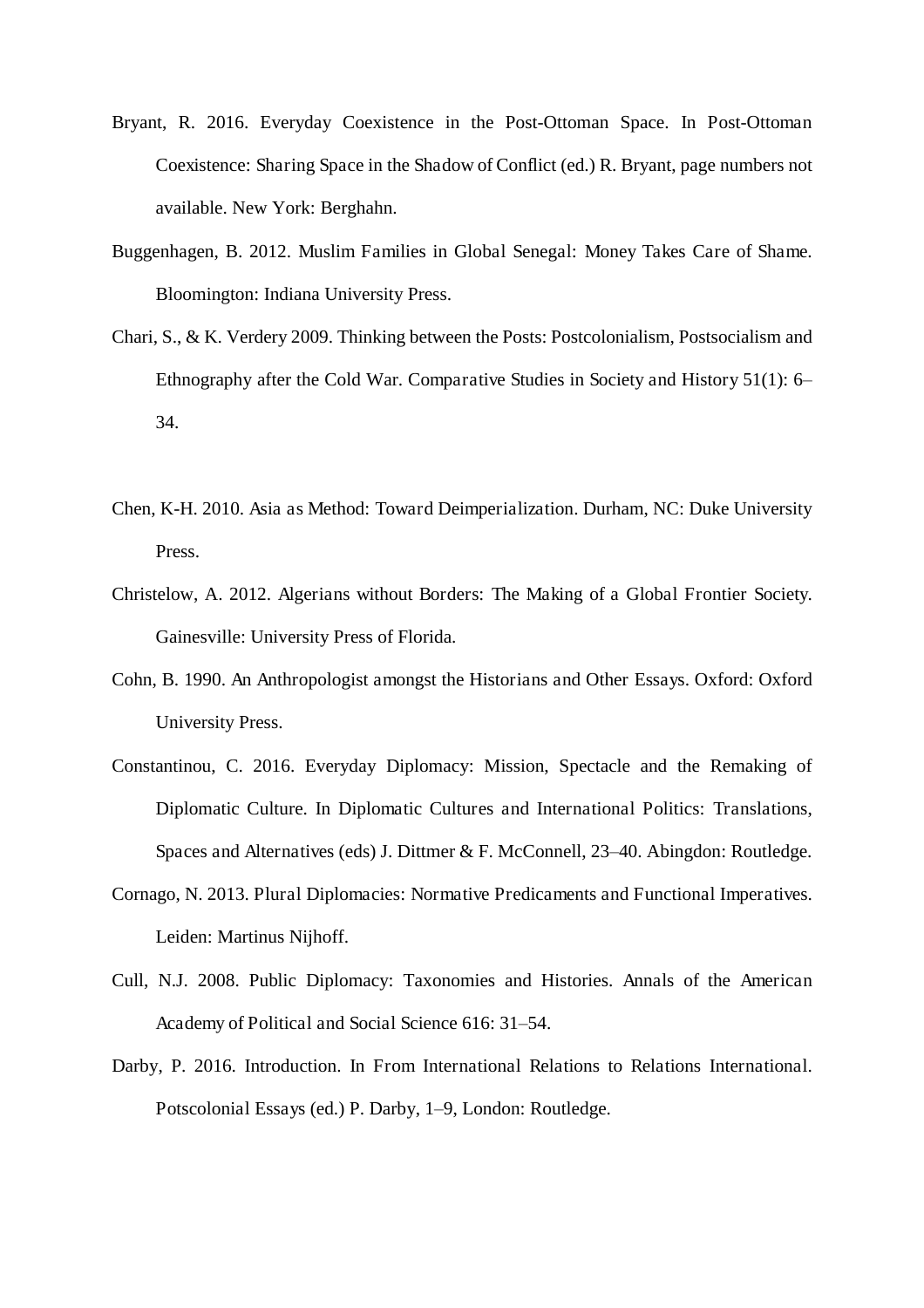Das, V. 2007. Life and Words: Violence and the Descent into the Ordinary. Berkeley: University of California Press.

De Certeau, M. 1984. The Practice of Everyday Life. Berkeley: University of California Press.

- Dittmer, J. 2016. Theorizing a More-than-Human Diplomacy: Assembling the British Foreign Office, 1839–1874. The Hague Journal of Diplomacy 11(1): 78–104.
- Dittmer J., & K. Dodds. 2008. Popular Geopolitics Past and Future: Fandom, Identities, and Audiences. Geopolitics 13(3): 437–457.
- Dittmer, J., & F. McConnell. 2016. Diplomatic Cultures and International Politics: Translations, Spaces and Alternatives – Introduction. In Diplomatic Cultures and International Politics: Translations, Spaces and Alternatives (eds) J. Dittmer & F. McConnell, 1–22, Abingdon: Routledge.
- Douglas, M. 1982. In the Active Voice. Abingdon: Routledge.
- Dresch, P. 2005. Debates on Marriage and Nationality in the United Arab Emirates. In Monarchies and Nations: Globalisation and Identity in the Arab States of the Gulf (eds) P. Dresch & J. Piscatori, 136–157. London: I.B. Tauris.
- Dunn, E., & M. Bobick. 2014. The Empire Strikes Back: War without War and Occupation without Occupation in the Russian Sphere of Influence. American Ethnologist 41(3): 405–413.
- Fassin, D. 2008. Subjectification through Trauma in the Israeli-Palestinian Conflict. Cultural Anthropology 23(3): 531–558.
- Fassin, D., & M. Pandolfi. 2013. Introduction: Military and Humanitarian Government in the Age of Intervention. In Contemporary States of Emergency: The Politics of Military and Humanitarian Interventions (eds) D. Fassin & M. Pandolfi, 9–27. New York: Zone Books.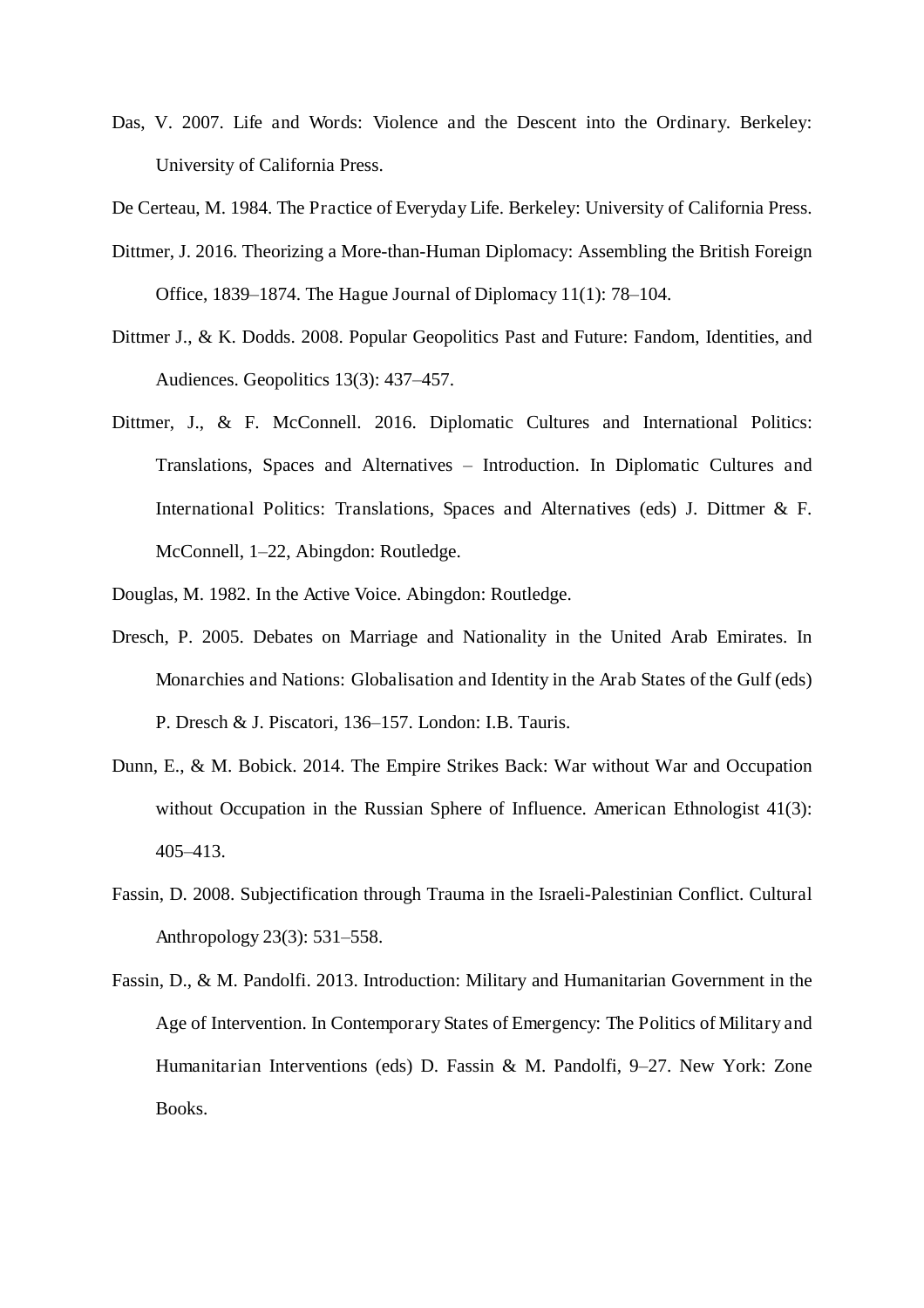- Faure, G.O., & G. Sjöstedt. 1993. Culture and Negotiation: An Introduction. In Culture and Negotiation (eds) G.O. Faure & J.Z. Rubin, 1–13. London: Sage.
- Foucault, M. 1979. Discipline and Punish: The Birth of the Prison. Harmondsworth: Penguin Books.
- Gilroy, P. 2005. Postcolonial Melancholia. New York: Columbia University Press.
- Gonzalez, R. 2009. Going 'Tribal': Notes on Pacification in the 21st Century. Anthropology Today 25(2): 15–19.
- Grant, B. 2011. Shrines and Sovereigns: Life, Death and Religion in Rural Azerbaijan. Comparative Studies in Society and History 53(3): 654–681.
- Green, N. 2014. Re-Thinking the 'Middle East' after the Oceanic Turn. Comparative Studies of South Asia, Africa and the Middle East 34(3): 556–564.
- Hannerz, U. 2004. Foreign News: Exploring the World of Foreign Correspondents. Chicago: Chicago University Press.
- Hendry, J., & C.W. Watson (eds.) 2001. An Anthropology of Indirect Communication. London: Routledge.
- Hess, J. 2009. Immigrant Ambassadors: Citizenship and Belonging in the Tibetan Diaspora. Stanford: Stanford University Press.
- Highmore, B. (ed.) 2002. The Everyday Life Reader. London: Routledge.
- Ho, E. 2006. Graves of Tarim: Genealogy and Mobility Across the Indian Ocean. Berkeley: University of California Press.
- Ho, E. 2013. Foreigners and Mediators in the Constitution of Malay Sovereignty. Indonesia and the Malay World 41(120): 146–167.
- Ho, E. 2014. Afterword: Mobile Law and Thick Transregionalism. Law and History Review 32(4): 883–889.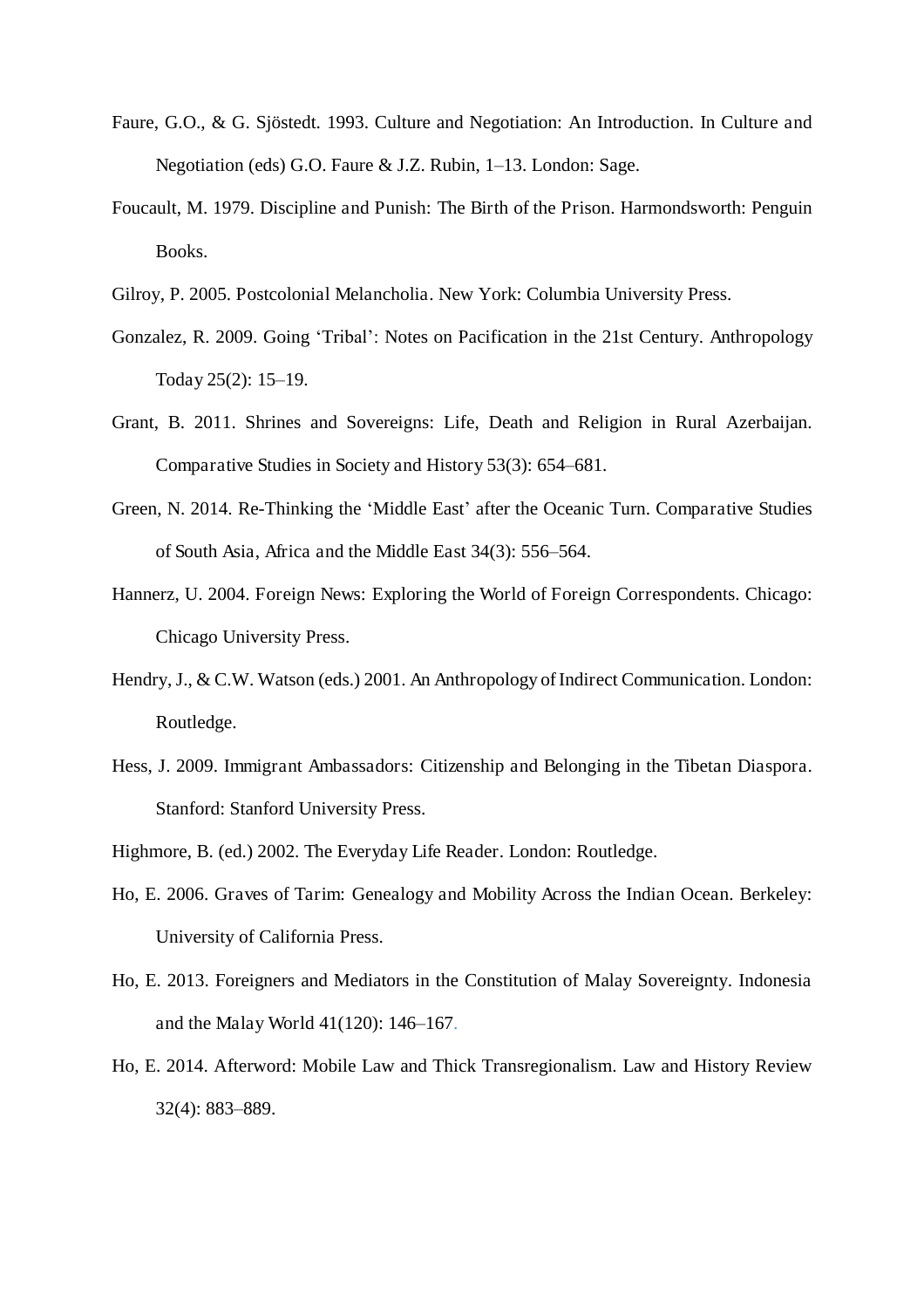- Howell, S., & A. Shryock. 2003. Cracking Down on Diaspora: Arab Detroit and America's 'War on Terror'. Anthropological Quarterly 76(3): 443–462.
- Humphrey, C. 2008. Reassembling Individual Subjects: Events and Decisions in Troubled Times. Anthropological Theory 8(4): 357–380.
- Humphrey, C., Marsden, M, & V. Skvirskaja. 2008. Cosmopolitanism and the City: Interaction and Coexistence in Bukhara. In The Other Global City (ed) S. Mayaram, Page range. New York: Routledge.
- Humphrey, C., & V. Skvirskaja. 2009. Trading Places: Post-socialist Container Markets and the City. Focaal 55: 61–73.
- Hviid Jacobsen, M. 2009. Introduction: The Everyday: An Introduction to the Introduction. In Encountering the everyday: an introduction to the sociologies of the unnoticed (ed.) M. Hviid Jacobsen, 1–41. Basingstoke: Palgrave Macmillan.
- Ibañez-Tirado. D. 2015. Everyday Disasters, Stagnation and the Normalcy of Non-Development: Roghun Dam, a Flood, and Campaigns of Forced Taxation in Southern Tajikistan. Central Asian Survey 34(4): 549–563.
- Istanbuli, Y. 2001. Diplomacy and Diplomatic Practice in the Early Islamic Era. Oxford: Oxford University Press.
- James, D. 2011. The Return of the Broker: Consensus, Hierarchy and Choice in South African Land Reform. Journal of the Royal Anthropological Institute (N.S.) 17: 318–338.
- Keck, M.E., & K. Sikkink. 1998. Activists beyond Borders: Advocacy Networks in International Politics. Ithaca, NY: Cornell University Press.
- Khan, S.W. 2015. Muslim, Trader, Nomad, Spy: *China's* Cold War and the People of the Tibetan Borderlands. Chapel Hill: University of North Carolina University Press.
- Kissinger, H. 1994. Diplomacy. New York: Simon & Schuster.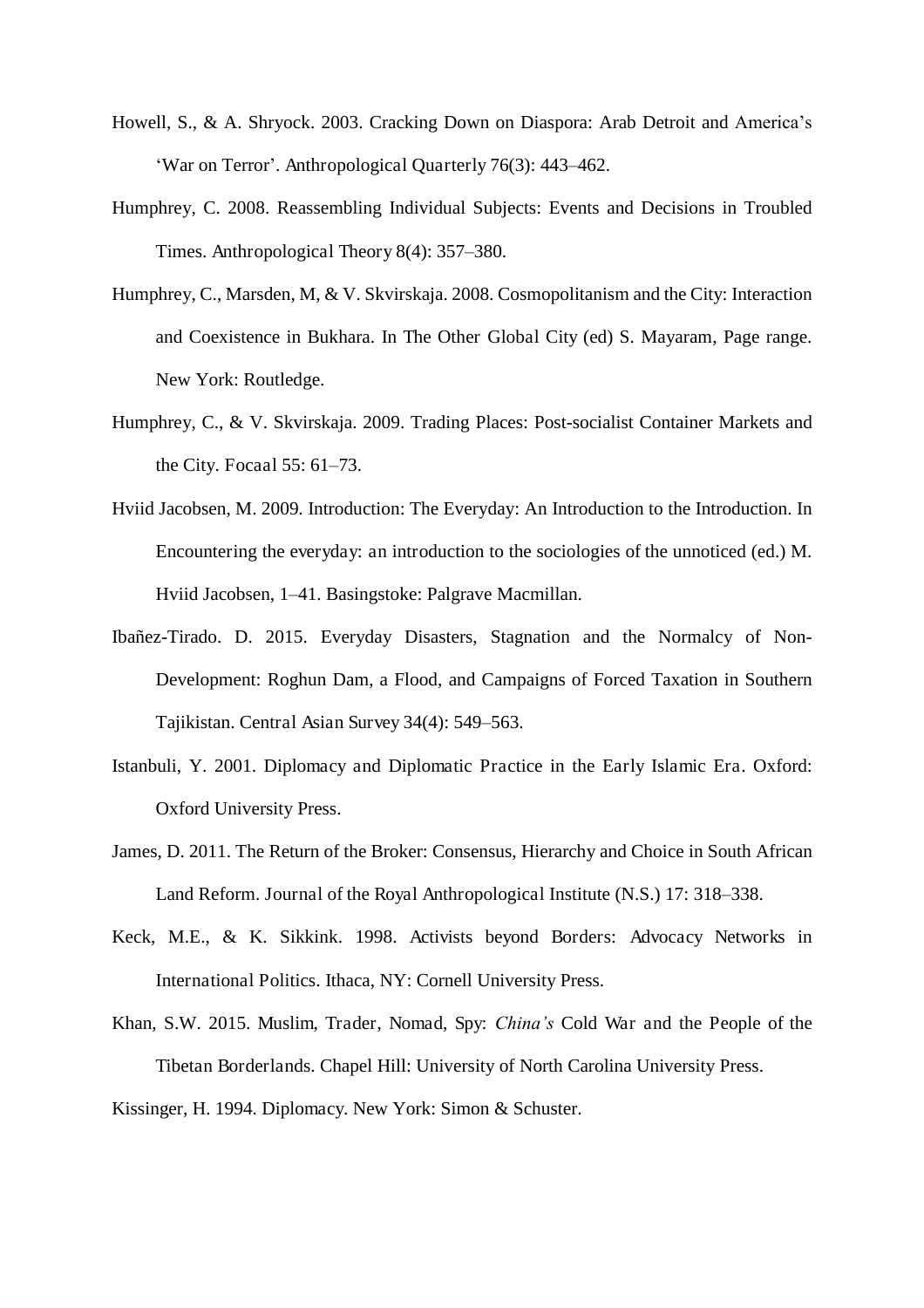- Kotkin, S. 2007. Mongol Commonwealth: Exchange and Governance across the Post-Mongol Space. Kritika: Explorations in Russian and Eurasian History 8(3): 487–531.
- Kuus, M. 2013. Foreign Policy and Ethnography: A Sceptical Intervention. Geopolitics 18(1): 115–131.
- Kwon, H. 2010. The Other Cold War. New York: Columbia University Press.
- Lambek, M. 1990. The Practice of Islamic Experts in a Village on Mayotte. Journal of Religion in Africa XX(1): 20–40.
- Latour, B. 2007. The Recall of Modernity: Anthropological Approaches. Cultural Studies Review 13(1): 11–30.
- Latour, B. 2013. An Enquiry into Modes of Existence: An Anthropology of the Moderns. Cambridge, MA: Harvard University Press.
- Leach, E. 1970. Political Systems of Highland Burma: A Study of Kachin Social Structure. London : Athlone Press.
- Lefebvre, H. 1991. Critique of Everyday Life. Vol. I. London: Verso.
- Liu, M. 2007. A Central Asian Tale of Two Cities: Locating Lives and Aspirations in a Shifting Post-Soviet City-scape. In Everyday Life in Central Asia: Past and Present (eds) J. Sahadeo & R. Zanca, 66–83. Bloomington: Indiana University Press.
- Magnarella, P.J. (ed.) 1982. Anthropological Diplomacy. Case Studies in the Applications of Anthropology of International Relations. Studies in Third World Societies 12. Department of Anthropology, University of California.
- Mandler, P. 2012. Deconstructing 'Cold War Anthropology'. In Uncertain Empire: American History and the Idea of the Cold War (eds) J. Isaac & D. Bell, 245–266. Oxford: Oxford University Press.
- Marsden, M. 2016. Trading Worlds: Afghan Merchants across Modern Frontiers (second edition). New York: Oxford University Press. (First edition London: Hurst, 2014).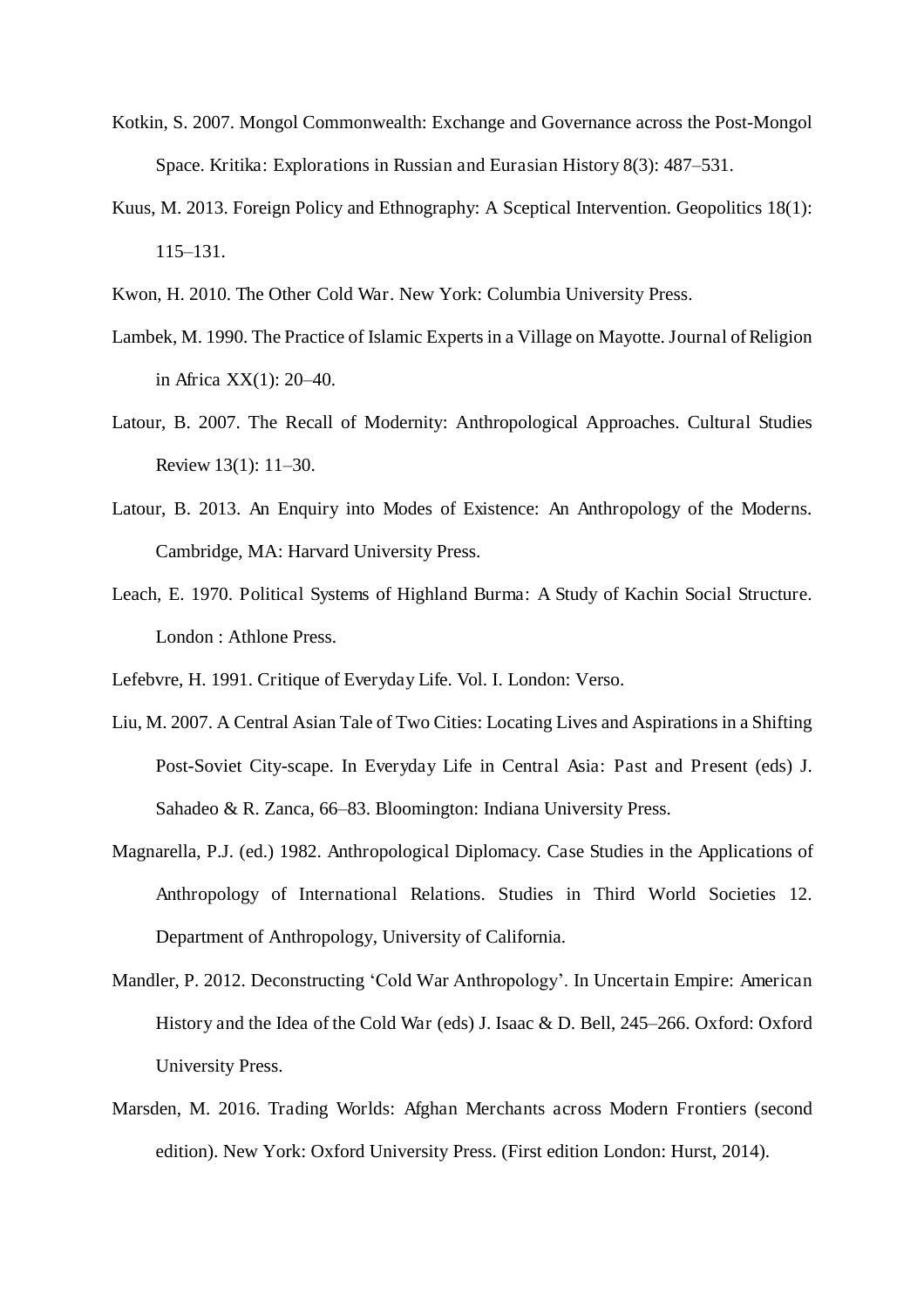Marsden, M., & B.D. Hopkins. 2012. Fragments of the Afghan Frontier. London: Hurst.

- Marsden, M., & B.D. Hopkins. 2013. Rethinking Swat: Militancy and Modernity along the Afghanistan–Pakistan Frontier. In Beyond Swat: History, Society and Economy along the Afghanistan*–*Pakistan Frontier. London: Hurst.
- Marsden, M., & D. Ibañez-Tirado. 2015. Repertories of Family Life and the Anchoring of Afghan Trading Networks in Ukraine. History and Anthropology 26(2): 145–164.
- McConnell, F., T. Moreau & J. Dittmer. 2012. Mimicking State Diplomacy: The Legitimizing Strategies of Unofficial Diplomacies. Geoforum 43(4): 804–814.
- McKweon, A. 2008. Melancholy Order: Asian Migration and the Globalization of Borders. New York: Columbia University Press.
- Michelutti, L. 2008. The Vernacularisation of Democracy: Politics, Caste and Religion in India. New Delhi: Routledge.
- Minn, P. 2007. Toward and anthropology of humanitarianism. The Journal of Humanitarian Assistance. Available online at <http://sites.tufts.edu/jha/archives/51> (accessed XX Month XXX).
- Müller, M. 2009. Making Great Power Identities in Russia: An Ethnographic Discourse Analysis of Education at a Russian Elite University. Zürich: LIT.
- Nagelhus Schia, N. 2013. Being Part of the Parade 'Going Native' in the United Nations Security Council. PoLAR: Political and Legal Anthropology Review 36(1): 138–156.
- Navaro-Yashin, Y. 2009. Affective Spaces, Melancholic Objects: Ruination and the Production of Anthropological Knowledge. Journal of the Royal Anthropological Institute (N.S.) 15: 1–18.
- Neumann, I.B. 2012a. At Home with the Diplomats: Inside a European Foreign Ministry. Ithaca, NY: Cornell University Press.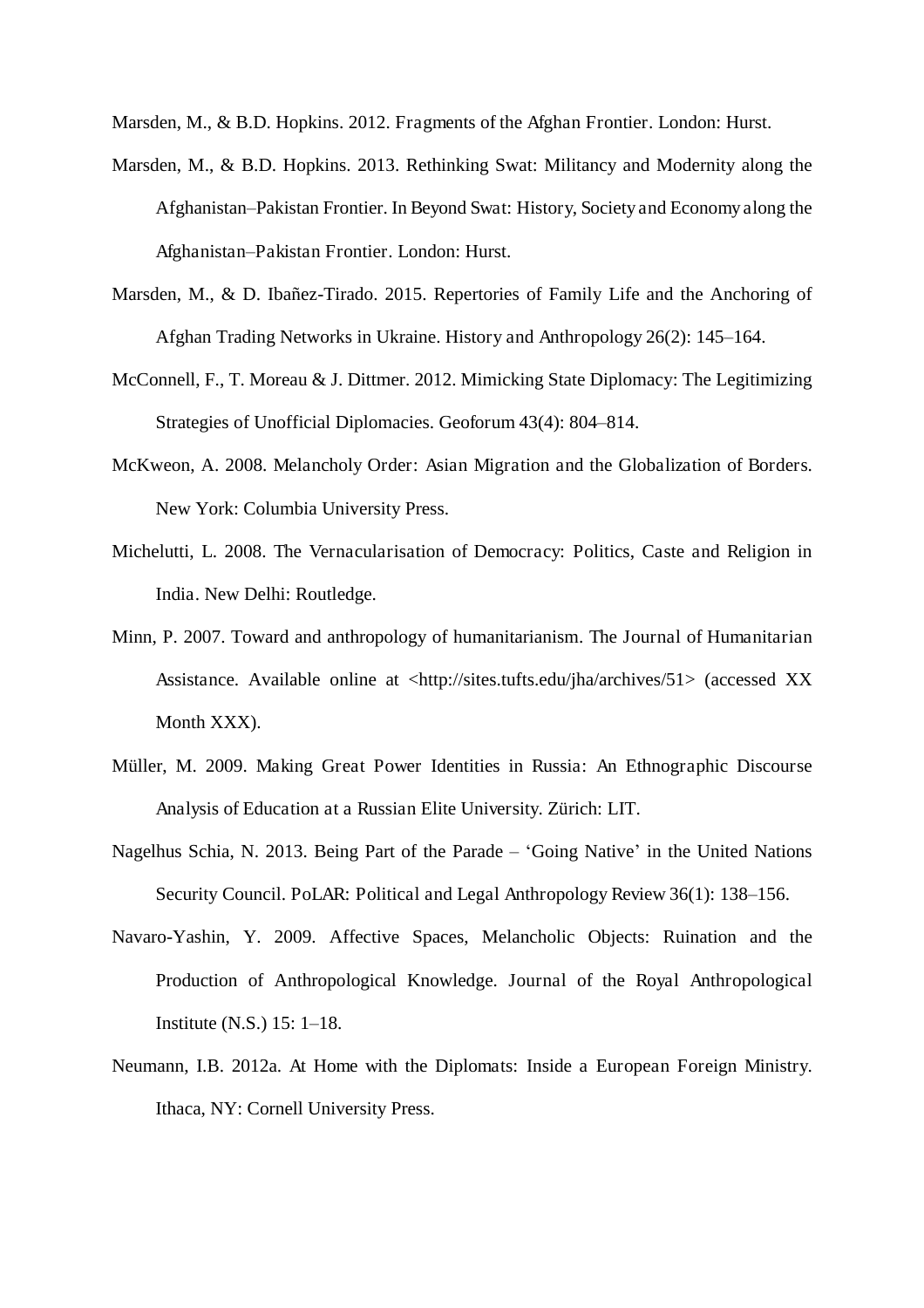- Neumann, I.B. 2012b. Diplomatic Sites: A Critical Enquiry. New York: Columbia University Press.
- Nunnan, T. 2016. Humanitarian Invasion: Global Development in Cold War Afghanistan. New York: Cambridge University Press.
- Pandolfi, M. 2002. Moral Entrepreneurs Souverainet Mouvantes et Barbelle. Le Bio-politique dans les Balkans Postcommunistesns. Anthropologie et Sociétés 26(1): 29–51.
- Prashad, V. 2008. The Darker Nations: A People's History of the Third World. New York: New Press.
- Price, H.D. 2008. Anthropological Intelligence: The Deployment and Neglect of American Anthropology in the Second World War. Durham, NC: Duke University Press.
- Rancatore, J.P. 2009. Using 'Pace' in Diplomatic Analysis. The Hague Journal of Diplomacy 4(3): 283–305.
- Reeves, M. 2014. Border Work: Spatial Lives of the State in Rural Central Asia. New York: Cornell University Press.
- Ring, L. 2008. Zenana: Everyday Peace in a Karachi Apartment Building. Bloomington: Indiana University Press.
- Ross, C. 2007. Independent Diplomat: Dispatches from an Uncountable Elite. Ithaca: Cornell University Press.
- Rothman, N. 2011. Brokering Empire: Trans-Imperial Subjects between Venice and Istanbul. Ithaca: Cornell University Press.
- Rytter, M., & M.H. Pedersen. 2014. A Decade of Suspicion: Islam and Muslims in Denmark after 9/11. Ethnic and Racial Studies 37(13): page range.
- Sahlins, M. 1972. Stone Age Economics. New York: Aldine de Gruyter.
- Sahlins, M. 2014. Confucius Institutes: Academic Malware. Chicago: Prickly Paradigm Press.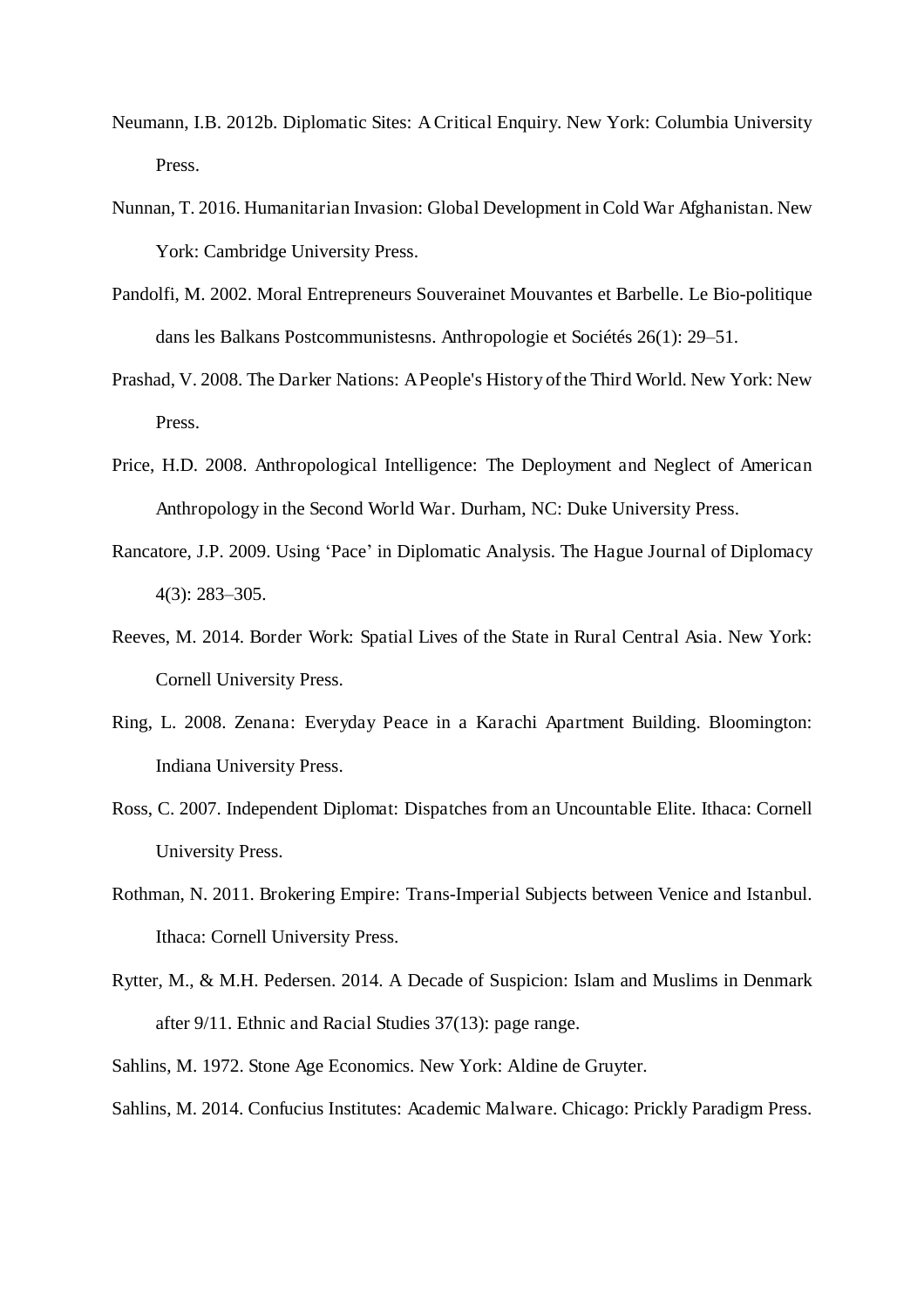- Schilling, D. 2003. Everyday Life and the Challenge to History in Postwar France: Braudel, Lefebvre, Certeau. Diacritics 33(1): 23–40.
- Scott, J. 2009. The Art of Not Being Governed: An Anarchist History of Upland Southeast Asia. Yale: Yale University Press.
- Scherz, C. 2013. Let Us Make God our Banker: Ethics, Temporality and Agency in a Ugandan Charity Home. American Ethnologist 40(4): 624–636.
- Singerman, D. 2005. Rewriting Divorce in Egypt: Reclaiming Islam, Legal Activism, and Coalition Politics. In Remaking Muslim Politics: Pluralism, Contestation, Democratization (ed.) R. Hefner, 161–187. Princeton NJ: Princeton University Press.
- Sherrif, A., & E. Ho. 2014. The Indian Ocean: Oceanic Connections and the Creation of New Societies. London: Hurst.
- Shryock, A. 2003. The Detroit Arabs and the American 'War on Terror': Calling Their American Citizenship into Question. Hérodote 109(2): 115–128.
- Simpson, E. 2013. The Political Biography of an Earthquake: Aftermath and Amnesia in Gujarat, India. London: Hurst.
- Soares, B., & R. Otayek (eds) 2007. Islam and Muslim Politics in Africa. Basingstoke: Palgrave McMillan.
- Spencer, J. 2007. Anthropology, Politics and the State: Democracy and Violence in South Asia. Cambridge: Cambridge University Press.
- Ssorin-Chaikhov, N. 2006. On Heterochrony: Birthday Gifts to Stalin, 1949. Journal of the Royal Anthropological Institute (N.S.) 12(2): 355–375.
- Stocking, G. 1991. Colonial Situations: Essays on the Contextualization of Ethnographic Knowledge. Madison: University of Wisconsin Press.

Stewart, K. 2007. Ordinary Affects. Duke, NC: Duke University Press.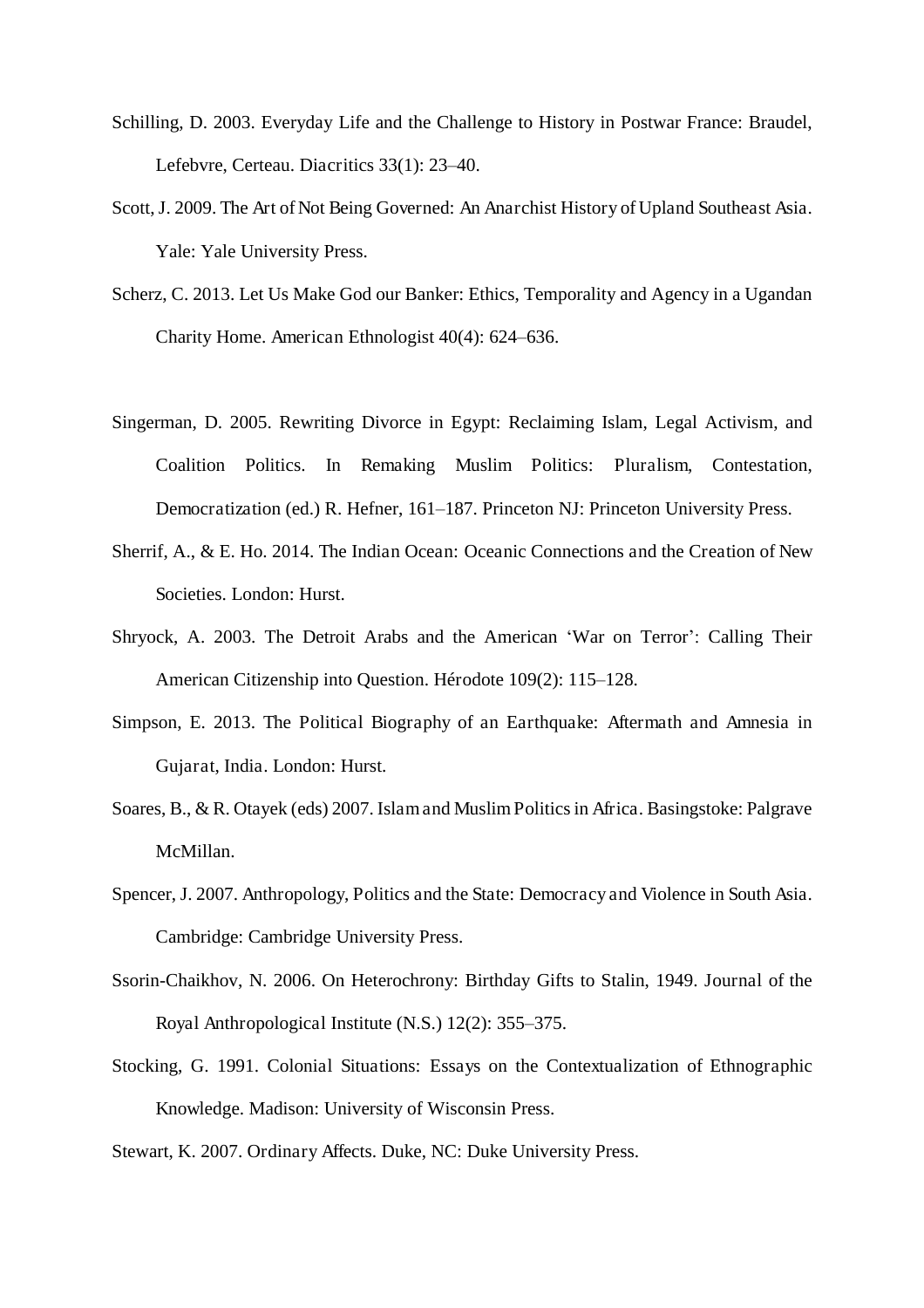- Strathern, M. 1987. An Awkward Relationship: The Case of Feminism and Anthropology. Signs 12(2): 276–292.
- Subrahmanyam, S. 1992. Iranians Abroad: Intra-Asian Elite Migration and Early Modern State Formation. Journal of Asian Studies 51(2): 340–363.
- Subrahmanyam, S. 2012. Courtly Encounters: Translating Courtliness and Violence in Early Modern Eurasia. Cambridge, MA: Harvard University Press.
- Turner, V. 1967. The Forest of Symbols: Aspects of Ndembu Ritual. Ithaca, NY: Cornell University Press.
- Turner, T. 1991. Representing, Resistance, Rethinking: Historical Transformation of Kayapo Culture and Anthropological Consciousness. In Colonial Situations: Essays on the Contextualization of Ethnographic Knowledge (ed.) G. Stocking. History of Anthropology, Vol. 7., 285–313. Madison: University of Wisconsin Press.
- Tsing, A. 2004. Friction: An Ethnography of Global Connection. Princeton: Princeton University Press.
- Van Schendel, W. 2002. Geographies of Knowing, Geographies of Ignorance: Jumping Scale in Southeast Asia. Environment and Planning D: Society and Space 20: 647–668.
- Von Maltzahn, N. 2009. The Case of Iranian Cultural Diplomacy in Syria. Middle East Journal of Culture and Communication 2: 35–50.
- Vrasti, W. 2008. The Strange Case of Ethnography and International Relations. Millennium *–* Journal of International Studies 37(2): 279–230.
- Werbner, P. 2010. Notes from a Small Place: Anthropological Blues in the face of Global Terror. Current Anthropology 51(2): 193–221.
- Wimmer, A., & N. Glick Schiller. 2002. Methodological Nationalism and Beyond: Nation-State Building, Migration and the Social Sciences, Global Networks 2(4): 301–334.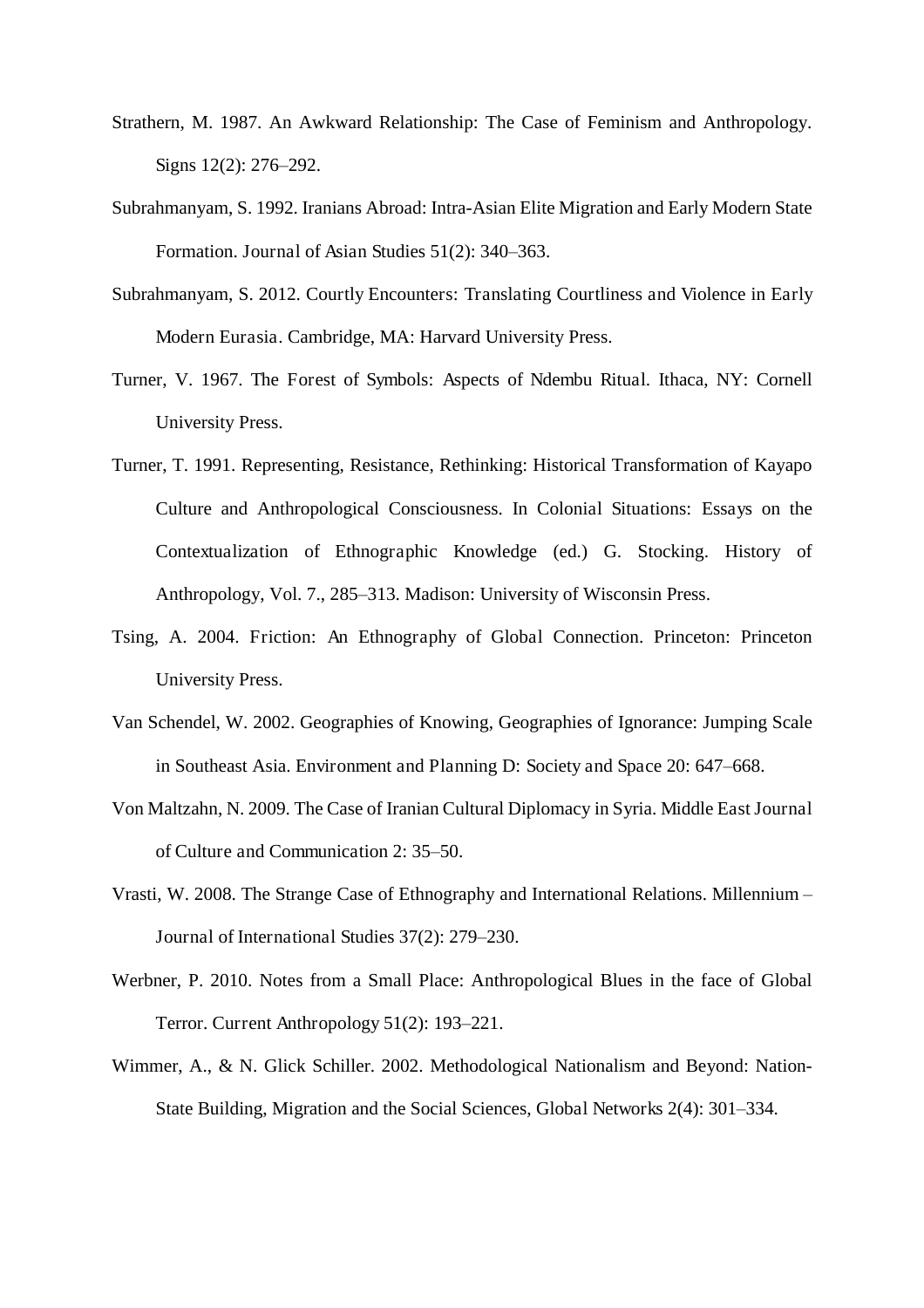Zigon, J. 2007. Moral Breakdown and the Ethical Demand: A Theoretical Framework for an Anthropology of Moralities. Anthropological Theory 7(2): 131–150.

**Magnus Marsden** is Professor of Social Anthropology at the University of Sussex and Director of the Sussex Asia Centre. His books include Living Islam: Muslim Religious *Experience in Pakistan's North*-West Frontier (Cambridge University Press, 2005) and Trading Worlds: Afghan Merchants across Modern Frontiers (Hurst 2016). He is also coauthor with Benjamin D. Hopkins of Fragments of the Afghan Frontier (Hurst 2012).

**Diana Ibañez-Tirado** is a Post-Doctoral Researcher at the University of Sussex, where she is part of the research project 'Yiwu: Trust, Global Traders and Commodities in a Chinese International City' (TRODITIES) funded by an ERC Advanced Grant. She completed her PhD in Social Anthropology at SOAS, University of London.

**David Henig** is Lecturer in Social Anthropology at the University of Kent. He is the coeditor of the Being Muslim in the Balkans: Ethnographies of Identity, Politics and Vernacular Islam in Southeast Europe with Karolina Bielenin-Lenczowska (Anthropological Journal of European Cultures, Special Issue, 2013) and of Economies of Favour after Socialism (Oxford University Press, forthcoming) with Nicolette Makovicky.